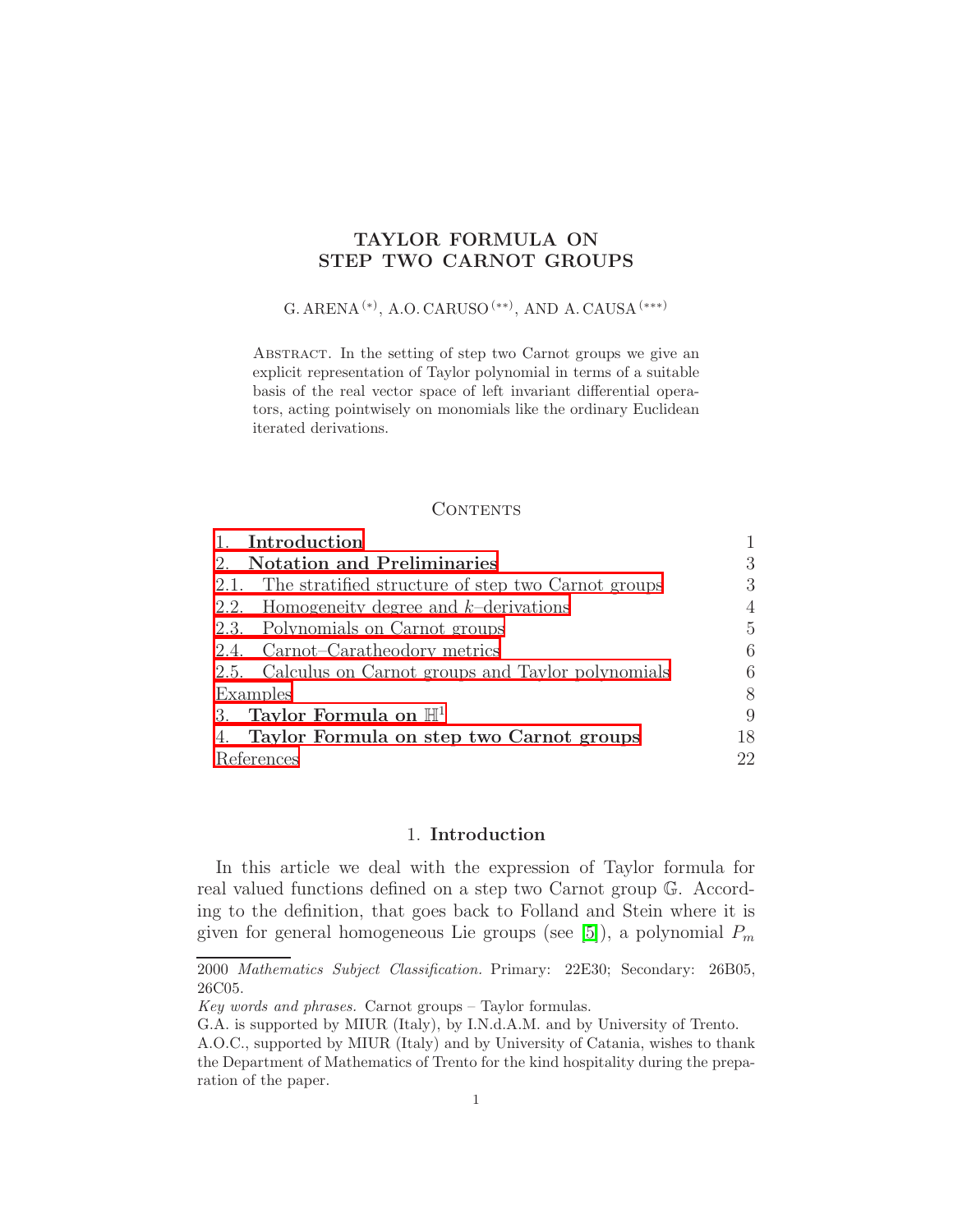of homogeneous degree m at most on  $\mathbb{G}$  is said to be the  $m^{th}$  Taylor polynomial of a given function  $f \in C_{\mathcal{H}}^m(\mathbb{G})$  at a fixed point  $c \in \mathbb{G}$ , if it realizes a contact of order  $m$  with the function  $f$  at  $c$ , that is, if  $X^{I}(P_{m}-f)(c)=0$ , for any iterated derivation  $X^{I}$  of the canoni-cal Poincarè–Birkhoff–Witt basis (see Definition [2\)](#page-3-1), with homogeneous degree  $m$  at most. The well–posedness of the definition relies on the existence of a linear isomorphism L between the vector space of polynomials and the vector space of left invariant differential operators on G (see Remark [2\)](#page-6-0). Although the definition of Taylor polynomial is quite straightforward, several difficulties of computational kind occur if one wants to write it down explicitly; indeed the polynomial valued vector fields of the Lie algebra g of G, do not commute in general, so it is not an easy task to invert the upper triangular matrix associated to  $L$ , for a fixed degree  $m$ . We attack the problem in an alternative and more theoretical way. For the sake of clarity we deal first with the simplest Carnot group  $\mathbb{G} = \mathbb{H}^1$ ; in this setting, general considerations about the Taylor series expansion of a given analytic function  $f$  on a 3-dimensional analytic Lie group  $\mathbb{G}$ , suggest the expression for the  $m^{th}$ Taylor polynomial of  $f$  in terms of suitable symmetrized  $k$ -derivations (see Definition [9\)](#page-10-0). Some combinatorial considerations allow us to analyze the pointwise behaviour of these symmetrized  $k$ -derivations when applied to monomials: we prove that their action on monomials imitates, at the central point  $c$ , the one of Euclidean iterated derivations (see Proposition [1\)](#page-12-0). In turn, such symmetrized  $k$ -derivations form a basis of the vector space of differential operators on G and also the Taylor polynomial introduced in Definition [9,](#page-10-0) realizes a contact of order m with the function f at c (see point ii) of Theorem [1](#page-6-1) and Theorem [2\)](#page-14-0). In support of these results, we also exihibit some algebraic considerations on the linear generators of the free Lie algebra  $K(X, Y)$ , investigating several sets of generators for the real vector space of left invariant differential operators on G. In Section [4,](#page-17-0) concluding the paper, we extend all the previous considerations to the case of step two Carnot groups.

We stress that, after the paper was submitted, we knew of the investigation devoted to the Taylor polynomial in Chapter 20 of [\[3\]](#page-21-2) that, up to now and to our knowledge, seems to be the major reference text, jointly with the older [\[5\]](#page-21-1), on calculus in general homogeneous Lie groups. Roughly speaking, the authors represent the  $m^{th}$  Taylor polynomial as the sum of all k-derivations of the kind  $Z_{J_k}$  (see Definition [2\)](#page-3-1) up to degree m (see Corollary 20.3.12 in [\[3\]](#page-21-2)); nevertheless the proof that this polynomial is effectively the Taylor polynomial is done by verifying iii) of Theorem [1,](#page-6-1) and so they do not tackle the problem of determining the action of iterated vector fields on single monomials,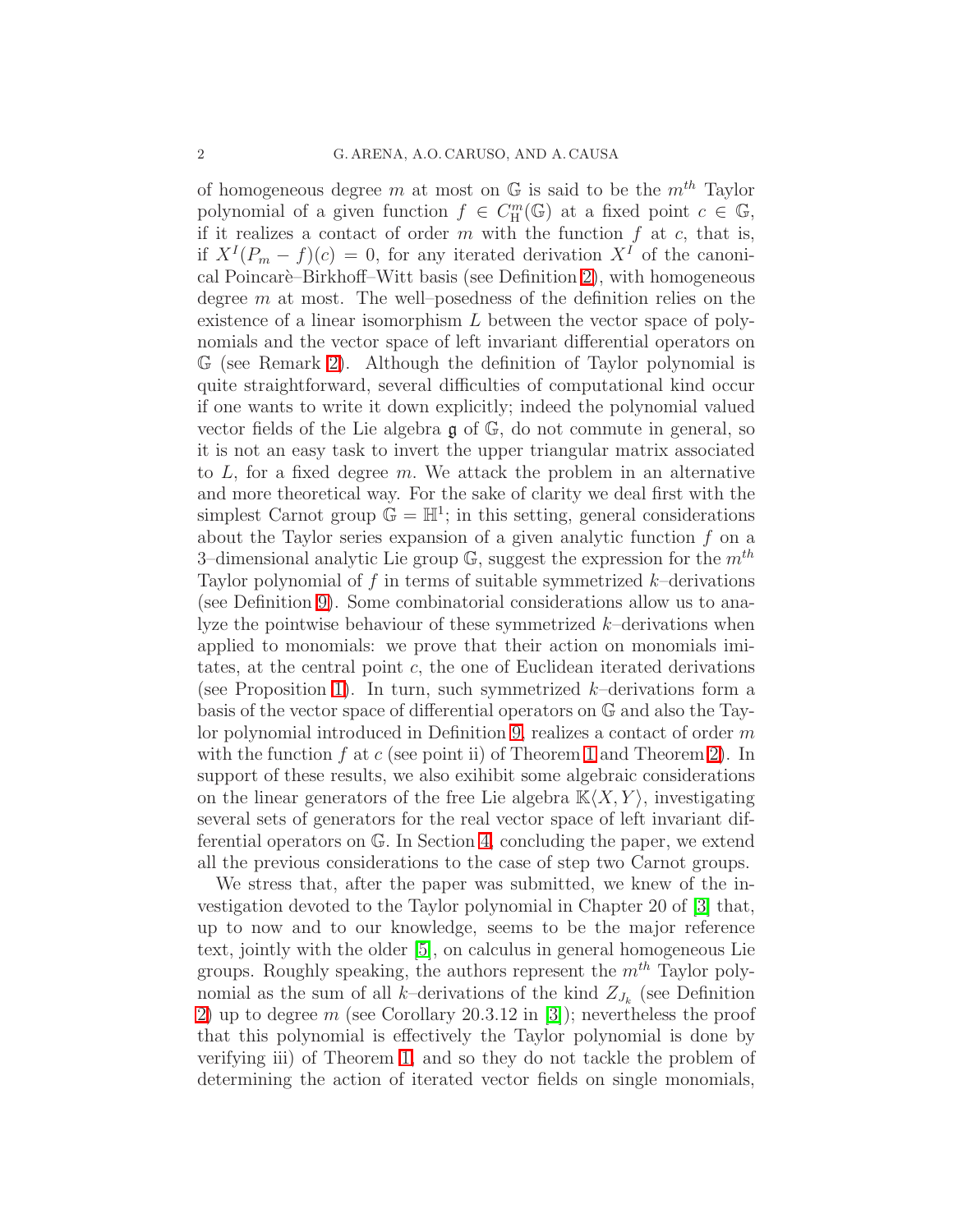which is exactly the core of this note.

Finally, we point out that the problem of finding the explicit expression of the Taylor polynomial, raised to our attention when dealing with the generalization to the case of Carnot groups of the well known Whitney extension theorem of a given function f of class  $C^m(F)$ , outside of a closed subset  $F \subset \mathbb{R}^n$  (see [\[11,](#page-21-3) [4,](#page-21-4) [1\]](#page-21-5)).

Acknowledgements. The first two authors wish to thank G.Citti, F.Serra Cassano and R.Serapioni for all the interesting discussions that introduced them into these arguments. In particular they are deeply grateful to the last one for the time he spent generously in fruitful discussions. Moreover, the second author wishes to thank the Department of Mathematics of Trento for the kind hospitality during the preparation of the paper.

The results in this paper have been announced at the the workshop Equazioni a derivate parziali: aspetti metodologici, modellistica, applicazioni held on July 2005 in Ragusa Ibla (Ragusa, Italy) and at the *Meeting on Geo*metric Measure Theory and Calculus of Variations held on February 2006 in Levico Terme (Trento, Italy).

### 2. Notation and Preliminaries

<span id="page-2-1"></span><span id="page-2-0"></span>2.1. The stratified structure of step two Carnot groups. A step two Carnot group is a connected and simply connected nilpotent Lie group of stratified type, i.e., its Lie algebra denoted by g, admits a decomposition as direct sum of two vector subspaces. Namely,  $g =$  $V_1 \oplus V_2$  where  $V_2 = [V_1, V_1], V_1$  is called the horizontal slice and its vector fields the horizontal vector fields on G. Evidently, such an algebra is nilpotent of step two by definition or, equivalently,  $V_2$  is included in the center of g. The stratified structure of g gives rise to a family of homomorphisms  $\{\gamma_{\lambda}\}_{{\lambda}\in\mathbb{R}}$ , called *dilations*, defined on the generators by imposing, for any  $\lambda \geq 0$ ,  $\gamma_{\lambda}(X) = \lambda X$  whenever  $X \in V_1$ ,  $\gamma_{\lambda}(T) = \lambda^2 T$ whenever  $T \in V_2$  and, finally,  $\gamma_{-1}(Y) = -Y$  for any  $Y \in \mathfrak{g}$ . The family  $\{\gamma_{\lambda}\}_{\lambda\neq0}$  turns out to be a group of automorphisms of  $\mathfrak g$  that can be pushed forward on G via the exponential map, obtaining a family of dilations on  $\mathbb G$  by the position  $\delta_{\lambda} := \exp \circ \gamma_{\lambda} \circ \exp^{-1}$ . After, setting  $l = \dim(V_1)$  and  $p = \dim(V_2)$ , we choose a basis of **g** adapted to the stratification by selecting a basis of left invariant vector fields  $X_1, \ldots, X_l$  of  $V_1$  and  $T_1, \ldots, T_p$  of  $V_2$  such that  $X_i(e) = e_i$  for any  $i =$  $1, \ldots, l$ , and  $T_j(e) = e_{l+j}$  for any  $j = 1, \ldots, p$ , where e is the identity of  $\mathbb{G}$  and  $\{e_h\}_{h=1,\dots,n}$  denotes the standard basis of  $\mathbb{R}^n$ ,  $n=l+p$ . Relatively to this basis we write  $z = (x, t) \equiv (x_1, \ldots, x_l, t_1, \ldots, t_p)$ , or also  $z \equiv$  $(z_h)$ ,  $h = 1, \ldots, n$ , where such coordinates of  $z \in \mathbb{G}$  comes from the exponential first kind representation  $z = \exp(\sum_{i=1}^{l} x_i X_i + \sum_{j=1}^{p} t_j T_j);$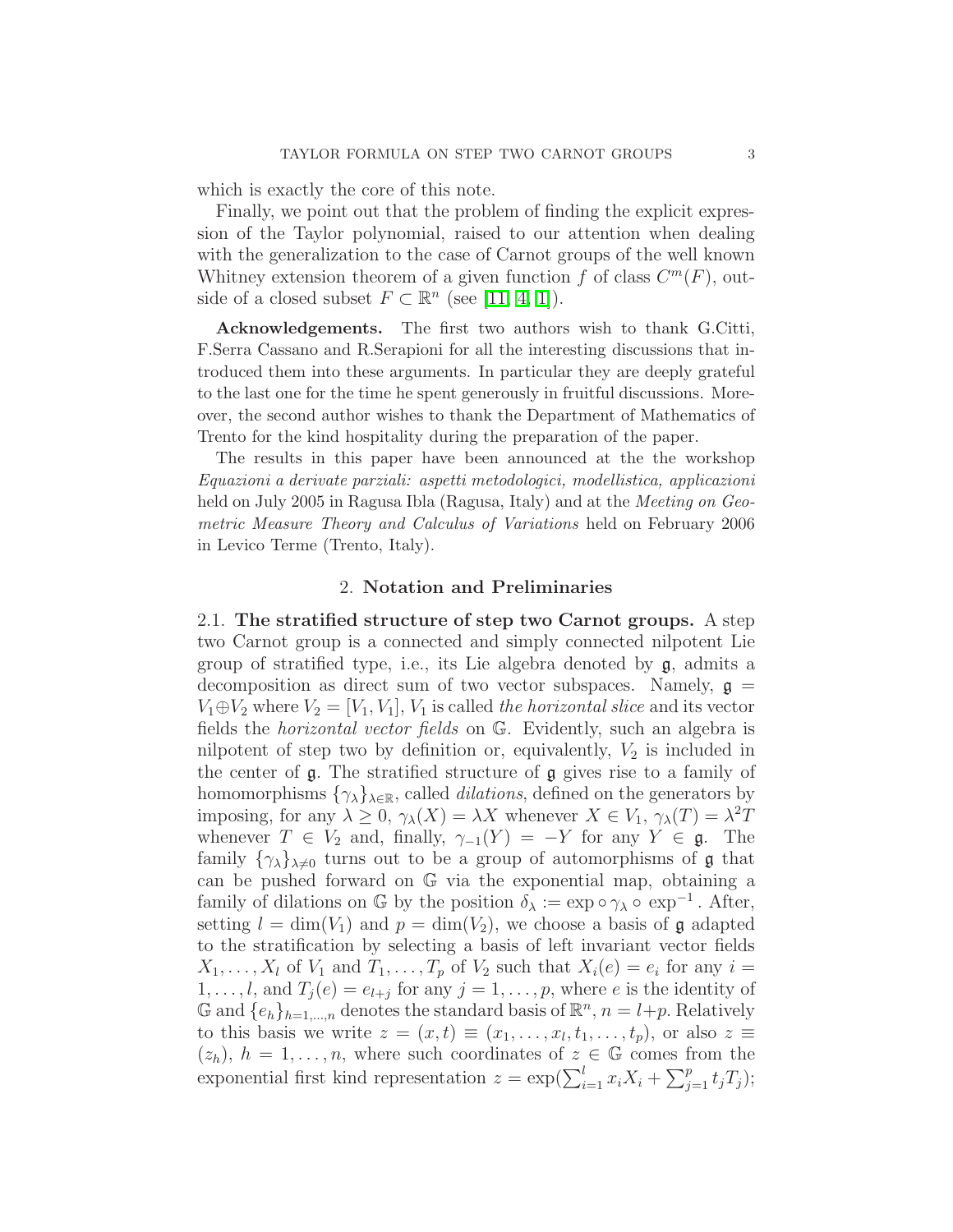in particular, for  $\lambda \geq 0$ ,  $\delta_{\lambda}(z) = (\lambda x, \lambda^{2} t)$ . With respect to such a given system of coordinates, it is not difficult to verify (see for instance Theorem 3.2.2 in [\[3\]](#page-21-2)) that, setting  $z = (x, t), w = (\xi, \tau)$  with  $x, \xi \in \mathbb{R}^l$ and  $t, \tau \in \mathbb{R}^p$ , then

$$
zw = (x + \xi, t + \tau + \frac{1}{2} \langle Bx, \xi \rangle)
$$

where,  $\langle Bx, \xi \rangle$  denotes the p-tuple  $(\langle B^{(1)}x, \xi \rangle, \ldots, \langle B^{(p)}x, \xi \rangle)$  for suitable  $l \times l$  independent skew–symmetric matrices  $B^{(1)}, \ldots, B^{(p)}$ . It follows easily that the identity  $e \in \mathbb{G}$  is identified with  $0 \in \mathbb{R}^n$  and that the inverse of an element  $z = (x, t)$  is identified with  $-z = (-x, -t)$ .

## <span id="page-3-0"></span>2.2. Homogeneity degree and k–derivations.

**Definition 1.** We say that a function  $f : \mathbb{G} \to \mathbb{R}$  is homogeneous of degree  $\alpha \in \mathbb{R}$  if,  $f(\delta_{\lambda}(x)) = \lambda^{\alpha} f(x)$  for any  $\lambda > 0$ . We say that a left invariant differential operator D on  $\mathbb G$  is homogeneous of degree  $\alpha \in \mathbb R$ if,  $D(f \circ \delta_\lambda)(x) = \lambda^\alpha (Df \circ \delta_\lambda)(x)$ , for any smooth function f and for any  $\lambda > 0$ .

Clearly, if D is a left invariant differential operator homogenous of degree  $\alpha$  and f is a function homogeneous of degree  $\beta$ , then  $Df$ , if defined, is a function homogeneous of degree  $\beta - \alpha$  and fD is a left invariant differential operator homogenous of degree  $\alpha - \beta$ ; moreover if  $D_1, D_2$  are left invariant differential operators, homogenous of degree  $\alpha$  and  $\beta$  respectively, then  $D_1D_2$  is a left invariant differential operator homogenous of degree  $\alpha + \beta$ . Arguing as in Proposition 2.2. of [\[7\]](#page-21-6) it is possible to verify that

$$
X_i = \partial_{x_i} + \frac{1}{2} \langle (Bx)_i, \nabla_t \rangle \quad \text{for each} \quad i = 1, \dots, l
$$
  

$$
T_j = \partial_{t_j} \quad \text{for each} \quad j = 1, \dots, p
$$

where  $\nabla_t := (\partial_{t_1}, \dots, \partial_{t_p}), (Bx)_i := ((B^{(1)}x)_i, \dots, (B^{(p)}x)_i)$  and  $(B^{(k)}x)_i$ is the  $i^{th}$  component of  $B^{(k)}x$ . Consequently, each  $X_i$  is homogeneous of degree one and each  $T_j$  is homogeneous of degree two.

<span id="page-3-1"></span>Definition 2 (Derivations and multi–indexes). A left invariant differential operator of the kind  $Z_{J_k} = X_{i_1} \cdots X_{i_m} T_{j_1} \cdots T_{j_r}$ , where k is a non–negative integer,  $m+r=k$  and  $1 \leq i_1,\ldots,i_m \leq l, 1 \leq j_1,\ldots,j_r \leq l$ p, is called k–derivation; in this case, setting  $J_k = (i_1, \ldots, i_m, j_1, \ldots, j_r)$ , the numbers  $|J_k| = m + r$  and  $d(J_k) = m + 2r$  are called respectively the order and the degree of  $X_{J_k}$  and  $J_k$ . In particular, a left invariant differential operator of the kind  $Z_{H_k} = X_{i_1} \cdots X_{i_k}$ , where  $1 \leq i_1, \ldots, i_k \leq l$ , is called horizontal k-derivation and in this case we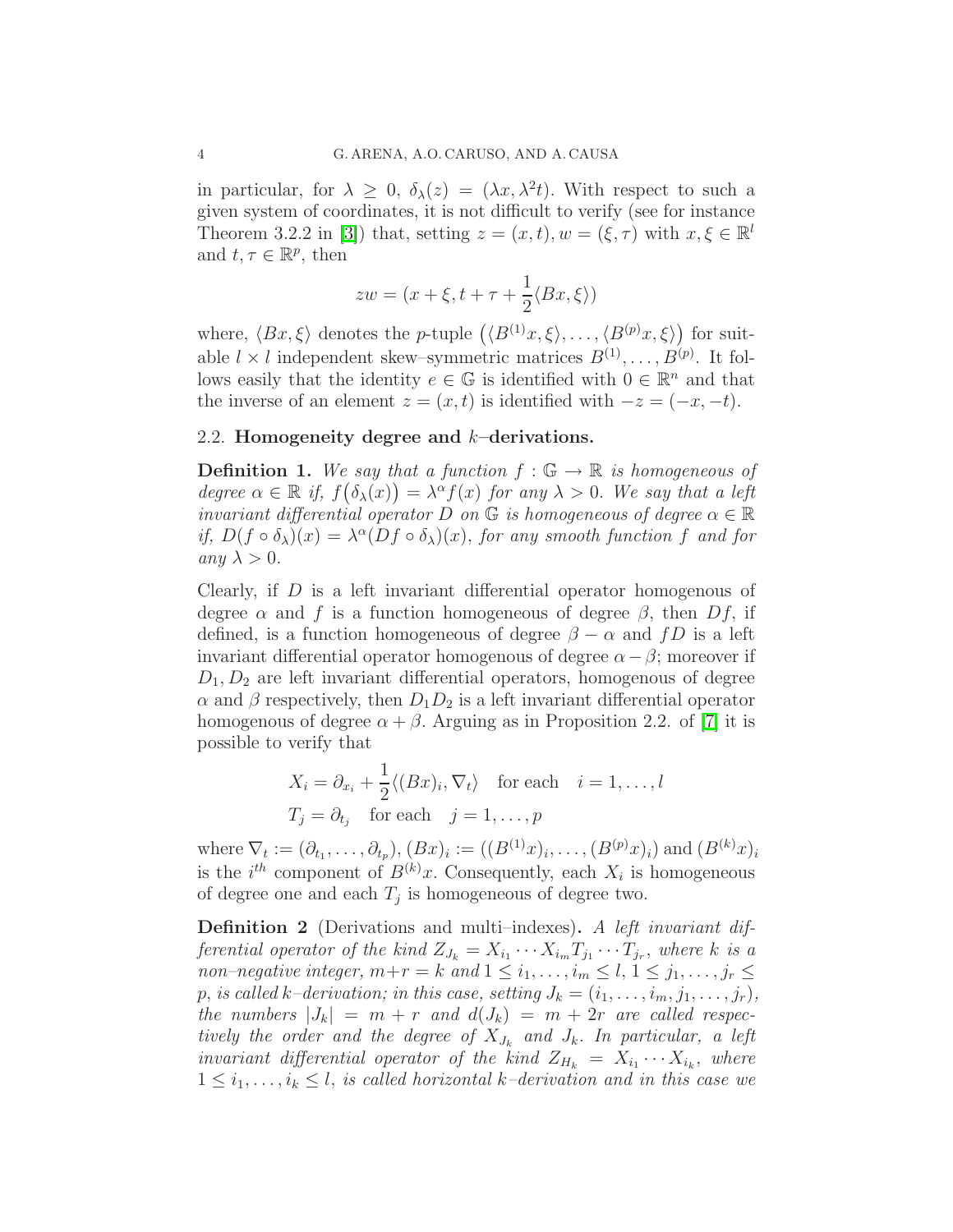have  $|H_k| = d(H_k) = k$ .

A left invariant differential operator of the kind  $Z<sup>I</sup> = X<sub>1</sub><sup>i<sub>1</sub></sup>$  $x_1^{i_1} \cdots x_l^{i_l} T_1^{j_1}$ 1  $\cdots T_p^{j_p}$  where, for  $n = l + p$ ,  $I = (i_1, \ldots, i_l, j_1, \ldots, j_p)$  is a n-tuple of non negative integers, will be called a derivation of the canonical ba-sis of BPW (short for Birkhoff–Poincarè–Witt, see next Remark [1\)](#page-4-1) – briefly canonical derivation – of order  $|I| = \sum_{h=1}^{l} i_h + \sum_{h=1}^{p} j_h$  and degree  $d(I) = \sum_{h=1}^{l} i_h + \sum_{h=1}^{p} 2j_h$ ; as before, the numbers |I|,  $d(I)$  are also called the order and the degree of the multi–index I.

In both the cases, a 0–derivation, denoted equivalently with the symbols  $Z_{J_0}$ ,  $Z_{H_0}$  and  $Z^I$ , where I is the null n-tuple, is just the identity operator.

Finally, we shall denote by  $\{Z_\alpha^i\}_{\substack{i\in\mathbb{N}\ \alpha\in A_i}}$  a given basis for the real vector space of all left invariant differential operators on  $\mathbb{G}$ ; so, for any  $i \in \mathbb{N}$ ,  $A_i$  is a set of indexes for the basis  $\{Z_\alpha^i\}_{\alpha \in A_i}$  of the finite dimensional real vector space of left invariant differential operators of homogeneous degree i (in particular  $\{Z_\alpha^1\}_{\alpha \in A_1}$  is chosen adapted to the stratification of  $\mathfrak{g}$ ).

<span id="page-4-1"></span>Horizontal k–derivations are also called nonholonomic partial derivatives of order  $k$ , see for instance [\[2\]](#page-21-7).

Remark 1 (Birkhoff–Poincaré–Witt Theorem). Recall that the Birkhoff–Poincaré–Witt theorem ensures that the set of all canonical derivations  $Z<sup>I</sup>$  constitutes a basis for the algebra of all left invariant differential operators on G (see, for instance, [\[10\]](#page-21-8)). In particular, taking into account the stratified structure of g, the following spanning relationships easily hold

$$
\operatorname{Span}_{\mathbb{R}}(\{Z_{I_k}\})_{d(I_k)=k} = \operatorname{Span}_{\mathbb{R}}(\{Z_{H_k}\}) =
$$
  
= 
$$
\operatorname{Span}_{\mathbb{R}}(\{Z^I\})_{d(I)=k} = \operatorname{Span}_{\mathbb{R}}(\{Z^k_{\alpha}\})_{\alpha \in A_k}.
$$

#### <span id="page-4-0"></span>2.3. Polynomials on Carnot groups.

**Definition 3.** A function  $P : \mathbb{G} \to \mathbb{R}$  is called a polynomial on  $\mathbb{G}$  if  $P \circ \exp^{-1}$  is a polynomial on the vector space  $\mathfrak{g}$ .

More precisely, according to the previous notation  $z = (z_h) \in \mathbb{G}$ , if  $(\zeta_h) := (\omega_i, \eta_j) \in \mathfrak{g}^*$  denotes the dual basis of  $(Z_h) := (X_i, T_j)$ , then, for any  $h = 1, \ldots, n$ , we have  $\zeta_h \circ \exp^{-1}(z) = z_h$ . So, if I is a multi–index as in Definition [2,](#page-3-1) the general monomial can be written as  $m^{I}(z) = z^{I} = x_1^{i_1}$  $i_1^{i_1}\cdots x^{i_l}_{l}t_1^{j_1}$  $t_1^{j_1} \cdots t_p^{j_p}$ . Note that  $\mathbf{m}^{I}(\delta_{\lambda}(x)) = \lambda^{d(I)} \mathbf{m}^{I}(x)$ , so the monomial  $\mathbf{m}^I$  is of homogeneous degree  $d(I)$ . Consequently, a basis for the real vector space of polynomials of degree  $m$  at most is the set of all monomials of the kind  $m<sup>I</sup>$  for all *n*-tuples I such that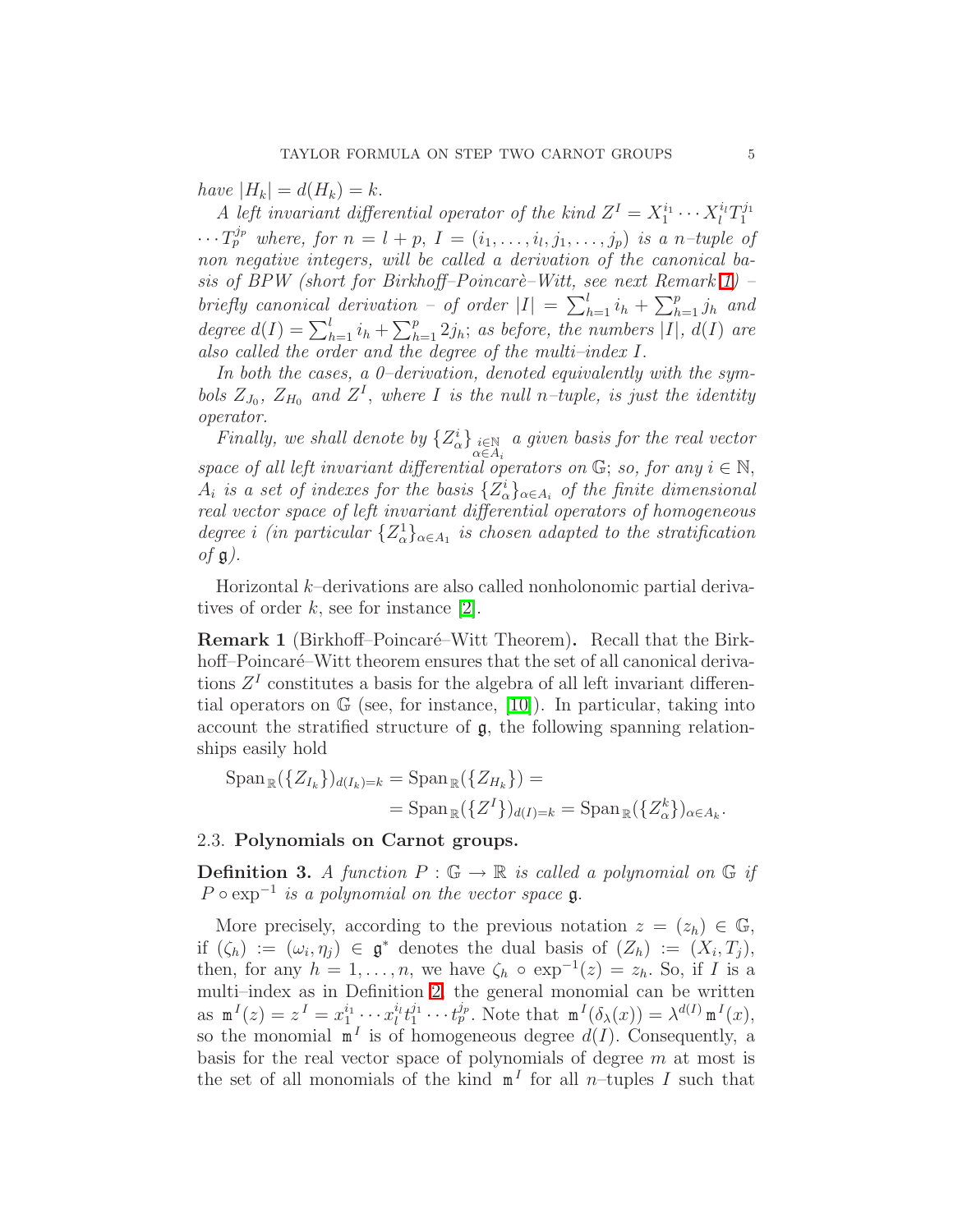$d(I) \leq m$ , hence a general polynomial P of homogeneous degree m is  $P = \sum_{d(I) \le m} a_I \mathbf{m}^I$ , for some  $a_I \in \mathbb{R}$  such that  $\max\{d(I) : a_I \ne 0\}$ m. In what follows we shall denote by  $P_m$  a polynomial P for which  $\max\{d(I): a_I \neq 0\} \leq m$ . We stress that, as in the Euclidean case, the homogeneous degree of a given polynomial depends neither on the fixed basis adapted to the stratification nor on the translation in the group (see for instance Proposition 1.25 in [\[5\]](#page-21-1)).

<span id="page-5-0"></span>2.4. Carnot–Caratheodory metrics. In every Carnot group a natural sub–Riemannian distance between two given points  $x, y \in \mathbb{G}$  can be introduced as the infimum of all times s for which there exists an absolutely continuous horizontal curve joining the points, i.e., a curve  $\gamma : [0, s] \to \mathbb{G}$  such that  $\dot{\gamma} = \sum_{j=1}^{l} \mu_j X_j(\gamma)$  a.e., for some measurable vector function  $\mu : [0, s] \to \mathbb{R}^l$ ,  $\|\mu\|_{\infty} \leq 1$ ,  $\gamma(0) = x$ ,  $\gamma(s) = y$ . Such horizontal curves do exist by the Hörmander bracket generating condition, so the distance  $d$  is finite and such that, for any fixed Euclidean compact set  $K \subset \mathbb{G}$ , there exists a constant  $C = C(K)$  for which  $\frac{1}{C} \|x - y\| \le d(x, y) \le C \|x - y\|^{\frac{1}{k}}$ , for any  $x, y \in K$ , where  $\|\cdot\|$  denotes the Euclidean norm. This fact proves that the Euclidean topology coincides with the one induced by  $d$  but, in general, the two distances are not equivalent. Nevertheless, d shares with the Euclidean metric the (left) translation invariance and the homogeneity of degree one with respect to the dilations  $\delta_{\lambda}$ , i.e.,  $d(zx, zy) = d(x, y)$  and  $d(\delta_{\lambda}(x), \delta_{\lambda}(y)) = |\lambda| d(x, y)$ , for any  $x, y, z \in \mathbb{G}$  and for any  $\lambda \in \mathbb{R}$ .

On any Carnot group G there exist several quasi–metrics equivalent to the Carnot–Caratheodory one, but much more easier to handle (refer to [\[5\]](#page-21-1) and [\[7\]](#page-21-6) for more details). In what follows, we do not need a particular quasi–metric or metric, so we will write d to denote any one of the distance function described above satisfying the translation invariance and the homogeneity of degree one.

<span id="page-5-1"></span>2.5. Calculus on Carnot groups and Taylor polynomials. The notion of Lie derivative meets sub–Riemannian geometry in the following definition.

**Definition 4.** Let  $f : \mathbb{G} \to \mathbb{R}$ ,  $c \in \mathbb{G}$ ,  $X \in V_1$  and let  $v = \exp(X)$ . We say that the function  $f$  is differentiable along  $X$  at the point  $c$  if the function  $\mathbb{R} \ni \lambda \to f(c \, \delta_{\lambda}(v)) \in \mathbb{R}$  is differentiable at the point  $\lambda = 0$ ; in this case we write  $Xf(c)$  for such a limit.

Following Folland and Stein (see [\[5\]](#page-21-1)), we recall the definition of function of class  $C_{\mathbf{H}}^m(\mathbb{G})$  on Carnot groups.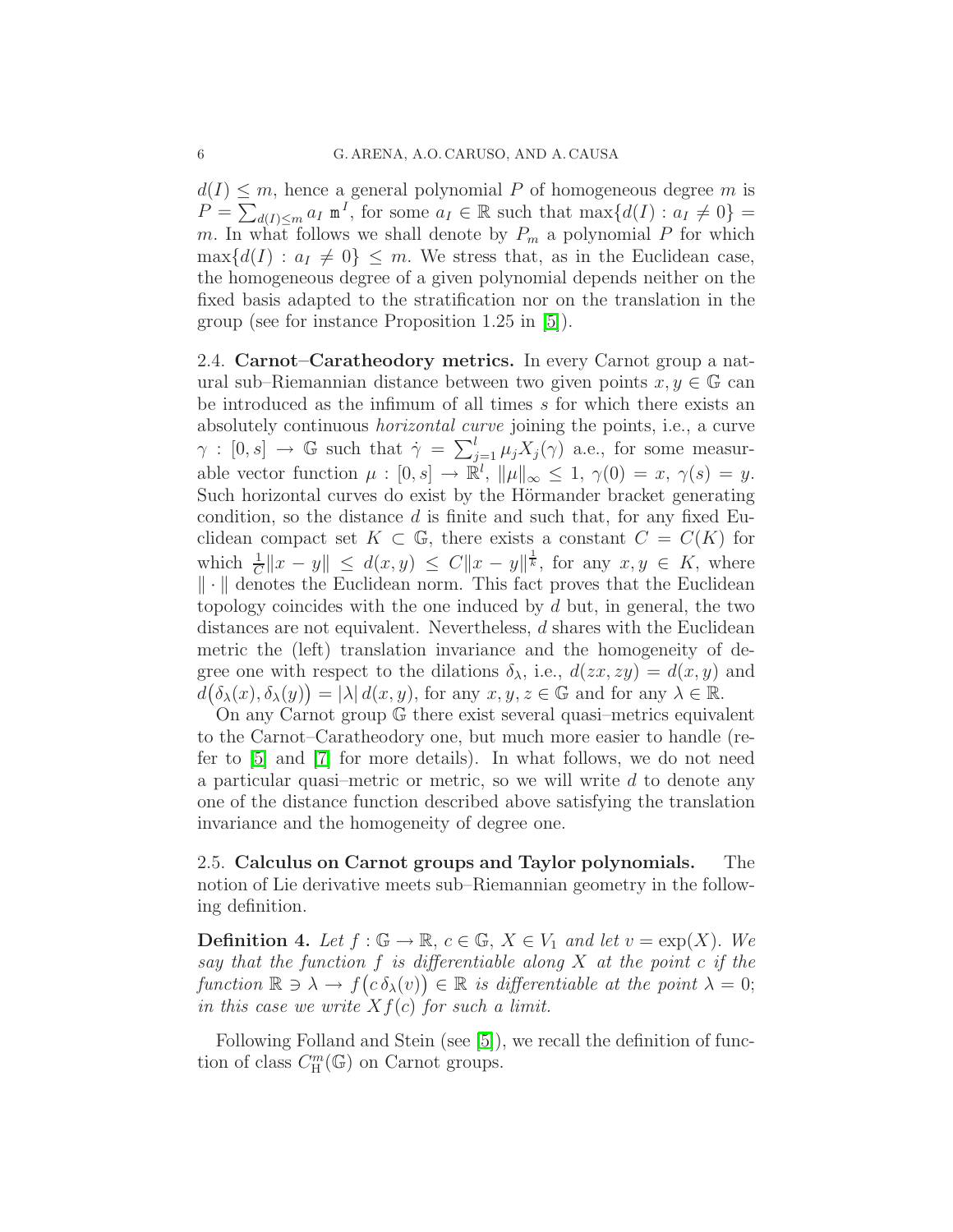**Definition 5.** Let  $f : \mathbb{G} \to \mathbb{R}$ . We say that  $f \in C^1_H(\mathbb{G})$  if  $X_i f$  exist and are continuous at each point of  $\mathbb{G}$ , for every  $i = 1, \ldots, l$ . Moreover, for any non-negative integer m, we say that  $f \in C_{\rm H}^{m}(\mathbb{G})$ , if  $X_{H_k}f$  exist and are continuous at each point of  $\mathbb{G}$ , for every horizontal k-derivation  $X_{H_k}$  such that  $0 \leq k \leq m$ .

Clearly, according to Remark [1,](#page-4-1) the definition of function of class  $C_{\rm H}^{m}(\mathbb{G})$  can be equivalently done with anyone of the k–derivations given in Definition [2.](#page-3-1) Moreover, it can be verified that  $f \in C_{\mathcal{H}}^{m}(\mathbb{G})$  if and only if anyone of the  $(k \text{ or } |I|)$ –derivations homogeneous of degree m at most exist in distributional sense and are continuous at each point of G.

Finally, we recall the definition of Taylor polynomial of a function  $f \in C_{\rm H}^{m}(\mathbb{G})$ , according to [\[5\]](#page-21-1).

**Definition 6.** Let m be a non-negative integer,  $c \in \mathbb{G}$  and  $f \in C_{\mathbb{H}}^m(\mathbb{G})$ . A polynomial  $P_m$  is called the (left) Taylor polynomial of f at the point c, if  $X^{I}(P - f)(c) = 0$ , for any |I|-derivation of the BPW basis such that  $0 \leq d(I) \leq m$ .

<span id="page-6-0"></span>**Remark 2.** Taking into account that  $X<sup>I</sup>$  is a left invariant differential operator, the well posedness of this definition relies on Proposition 1.30 of [\[5\]](#page-21-1). More precisely, denoting with  $\mathcal{P}_m$  and  $\mathcal{D}_m$  respectively the vector spaces of all polynomials and of all left invariant differential operators on G, both of homogeneous degree  $d(I) \leq m$ , the linear mapping L:  $\mathcal{P}_m \to \mathcal{D}_m$  defined through the position  $L(P_m) = \sum_{d(I)=0}^m (X^I P(0)) X^I$ ,  $\forall P_m \in \mathcal{P}_m$ , comes to be an isomorphism; in particular the matrix M associated to L, with respect to the two BPW bases  $\{x^I\}_{d(I)=0,1,...,m}$ and  $\{X^{I}\}_{d(I)=0,1,\dots,m}$  is upper triangular with non zero diagonal. In the simplest Heisenberg group  $\mathbb{H}^1$  (see examples in Subsection [2.5\)](#page-7-0), we have  $L(x) = X$ ,  $L(y) = Y$  but  $L(t) = T - 2XY$ .

So, if we want to write down the Taylor polynomial of a given function  $f \in C_{\mathcal{H}}^m(\mathbb{G})$ , we must determine the action of  $L^{-1}$ , i.e., write explicitly the matrix  $M^{-1}$ : unfortunately this is not an easy task in the general case. In the next sections we will tackle this difficulty exhibiting, in the case of step two Carnot groups, an alternative basis for  $\mathcal{D}_m$  which will fill this gap.

For the sake of completeness, and according to notations introduced in Subsection [2.2,](#page-3-0) we state the following well known facts in a form useful to our purposes, sketching some of the proofs.

<span id="page-6-1"></span>**Theorem 1.** Let m be a non negative integer,  $c \in \mathbb{G}$ ,  $f \in C_{\mathbb{H}}^m(\mathbb{G})$ and  $P_m$  a given polynomial of homogeneous degree m at most. Then,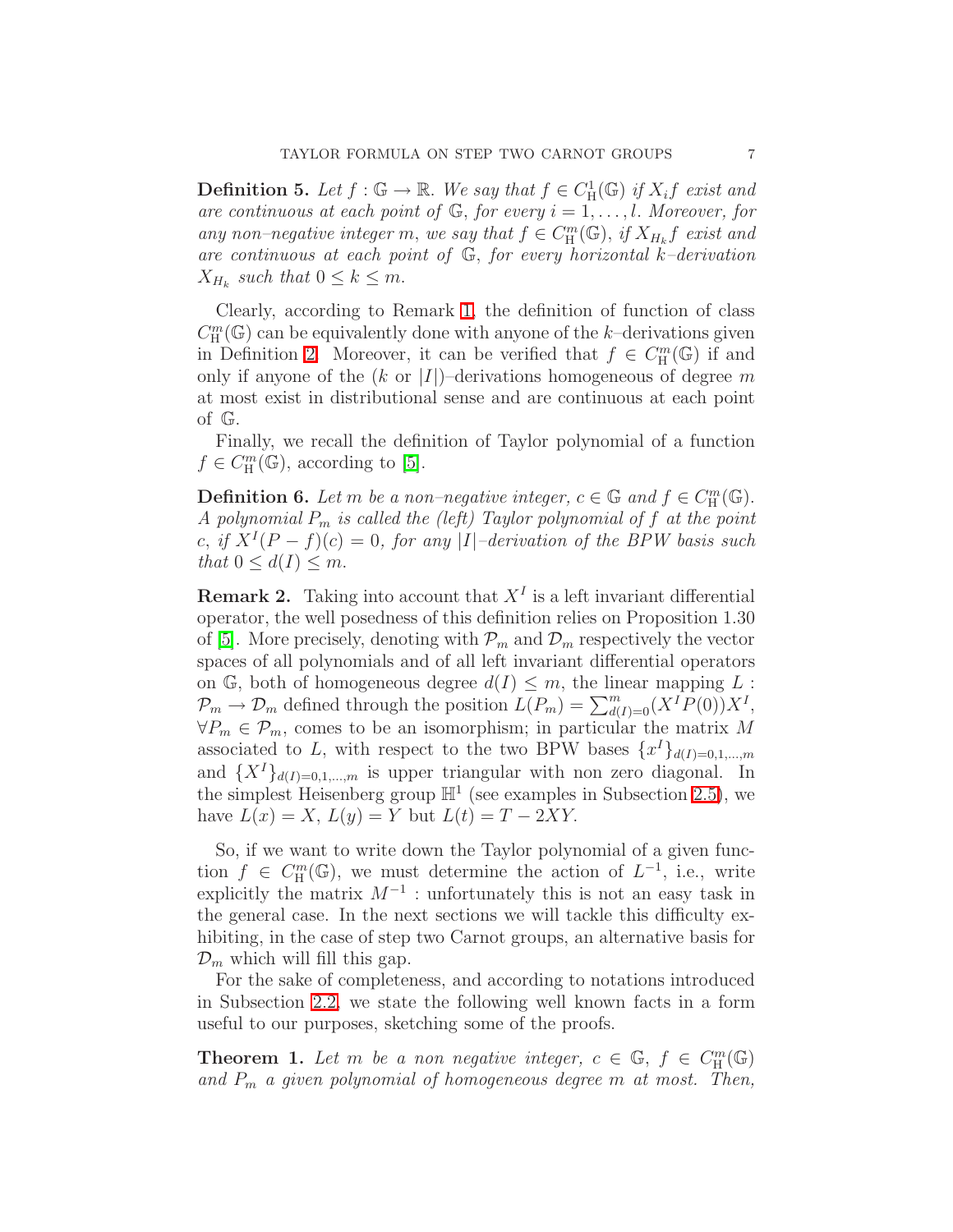according to notation introduced in Definition [2,](#page-3-1) the following facts are equivalent:

- i)  $P_m$  is the m<sup>th</sup> Taylor polynomial of f at c;
- ii)  $Z_{\alpha}^{i}(P_m f)(c) = 0$ , for any  $i = 0, \ldots, m$  and for any  $\alpha \in A_i$ ;
- iii)  $(P_m f)(x) = o[d(x, c)]^m$  as  $x \to c$ .

*Proof.*  $i) \iff ii$  follows immediately from Remark [1.](#page-4-1)  $i) \implies iii$  follows immediately from the stratified Taylor inequality proved in Theorem 1.42 of [\[5\]](#page-21-1).  $iii) \implies i$ ): It suffices to verify that if  $Q_m$  is a polynomial of homogeneous degree m at most such that  $Q_m(x) = o[d(x, 0)]^m$  as  $x \to 0$ , then  $Q_m$  is identically zero. Indeed, let  $Q_m = \sum_{d(I) \le m} a_I \mathbf{m}^I$  and let us verify, by induction, that  $a_I = 0$  for all I such that  $d(I) \leq m$ . This is trivial when  $d(I) = 0$ ; assuming that  $a_I = 0$  for all I such that  $d(I) =$  $k < m$ , we can write  $Q_m = \sum_{d(I)=k+1} a_I m^I + \sum_{k+1 < d(I) \le m} a_I m^I$ . Fix  $p \in \mathbb{G}$ ,  $p \neq 0$ . Then  $\delta_{\lambda}(p) \rightarrow 0$  if and only if  $\lambda \rightarrow 0$  and, recalling that d is homogeneous of degree one, we have

$$
\frac{\sum_{d(I)=k+1} a_I \mathbf{m}^I(p)}{\left[d(p,0)\right]^{k+1}} = \frac{Q_m(\delta_\lambda(p))}{\left[d(\delta_\lambda(p),0)\right]^{k+1}} - \frac{\sum_{k+1 < d(I) \le m} \lambda^{d(I)} a_I \mathbf{m}^I(p)}{\lambda^{k+1} \left[d(p,0)\right]^{k+1}} \to 0.
$$

Thanks to the arbitrariness of p it follows that  $a^I = 0$  for any I such that  $d(I) = k + 1$ , as desired. To conclude the proof observe that if  $P'_m$ is the Taylor polynomial of f at the point c, then, denoting by  $\tau_c$  the left translation pointed at c we have  $(P_m - P'_m) \circ \tau_c^{-1}(x) = o[d(x, 0)]^m$ as  $x \to 0$ , which implies  $P_m = P'_m$  $\sum_{m}$ .

We conclude this subsection observing that, thanks to the left invariance of the vector fields, for any  $\tilde{f} \in C_{\mathbb{H}}^m(\mathbb{G})$ , for any  $c \in \mathbb{G}$ and for any  $|I|$ -derivation of the canonical basis of BPW, we have  $X^{I}f(c) = X^{I}(f \circ \tau_c)(0)$  so, in the next sections, we will look for the Taylor polynomial at the identity of G.

<span id="page-7-0"></span>Examples. The paradigmatic example of step two groups is the Heisenberg group  $\mathbb{H}^n$  associated to the Lie algebra  $\mathfrak{h}^n = \mathfrak{h} \oplus \mathfrak{v}$  whose linearly independent generators  $X_1, \ldots, X_n, Y_1, \ldots, Y_n, T$  satisfy the conditions  $\mathfrak{h} = \mathrm{Span}_{\mathbb{R}} \left( \{ X_j, Y_j \}_{j=1,\dots,n} \right), \mathfrak{v} = \mathrm{Span}_{\mathbb{R}} \{ T \}$  and the only non zero brackets are  $[X_j, Y_j] = aT$ , for any  $j = 1, ..., n$  and for some fixed real number  $a \neq 0$ . If  $p = (x_1, \ldots, x_n, y_1, \ldots, y_n, t)$ ,  $q =$  $(x'_1, \ldots, x'_n, y'_1, \ldots, y'_n, t') \in \mathbb{H}^n$ , than the group product reads  $p q =$  $(x_1+x'_1,\ldots,x_n+x'_n,y_1+y'_1,\ldots,y_n+y'_n,t+t'+\frac{a}{2}$  $\frac{a}{2} \sum_{j=1}^{n} (x_j y'_j - x'_j y_j));$ it follows that  $X_j = \frac{\partial}{\partial x_i}$  $\frac{\partial}{\partial x_j}-\frac{a}{2}$  $\frac{a}{2}y_j\frac{\partial}{\partial t}, Y_j = \frac{\partial}{\partial y}$  $\frac{\partial}{\partial y_j}+\frac{a}{2}$  $\frac{a}{2}x_j \frac{\partial}{\partial t}$  and  $T = \frac{\partial}{\partial t}$ . In this paper we follow notation as in [\[6\]](#page-21-9), choosing  $a = -4$ .

The Heisenberg group  $\mathbb{H}^n$  is actually the prototype of a general class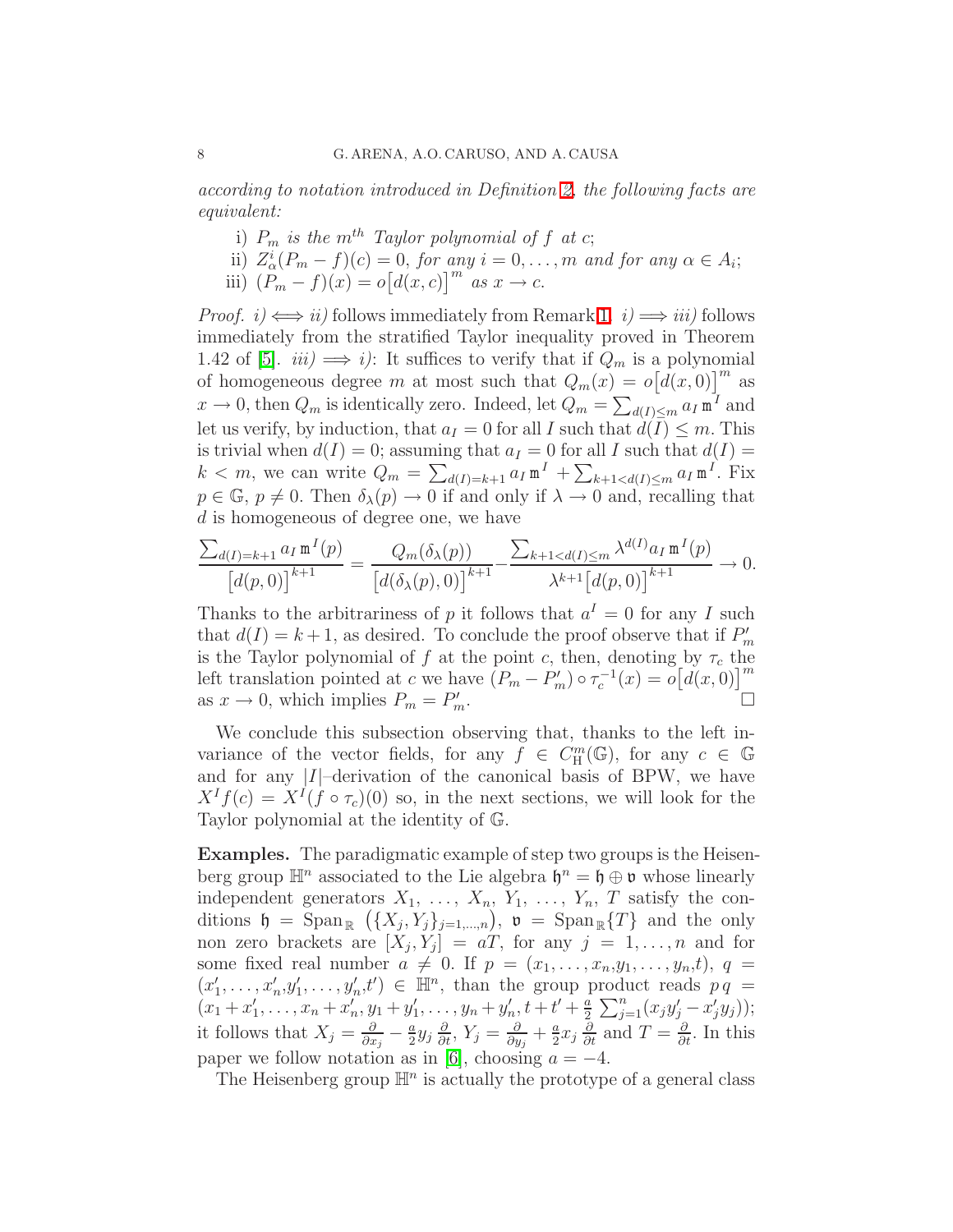of step two Carnot groups, the so called H–type groups (see [\[8\]](#page-21-10)). More precisely, let g be a Lie algebra nilpotent of step two endowed with an inner product  $\langle \cdot, \cdot \rangle$ . Let  $\mathfrak z$  be the center of  $\mathfrak g$ . For any  $v \in \mathfrak z^{\perp}$ , ad<sub>v</sub> is a  $\mathfrak{z}$ -valued linear mapping: set  $\mathfrak{k}_v = \ker(\mathrm{ad}_v) \cap \mathfrak{z}^{\perp}$  so that  $\mathfrak{z}^{\perp} = \mathfrak{k}_v \oplus \mathfrak{k}_v^{\perp}$ . Then **g** is said to be of H-type if  $ad_v : \mathfrak{k}_v^{\perp} \to \mathfrak{z}$  is a surjective isometry for every vector v such that  $\langle v, v \rangle = 1$  and, in this case, the corresponding group is said to be a group of type H. It can be verified that these conditions are equivalent to say that, according to the general form of the group law, each  $B^{(i)}$  is also an orthogonal matrix and, for any  $i_1, i_2$ , we have  $B^{(i_1)}B^{(i_2)} + B^{(i_2)}B^{(i_1)} = 0$ .

## 3. Taylor Formula on  $\mathbb{H}^1$

<span id="page-8-0"></span>In this section we propose an explicit expression for the Taylor polynomial  $P_{m,f}$ : we restrict the argument to the case  $\mathbb{H}^1$ ; indeed it will be clear at the end of this subsection how to extend the formula and relative proofs to the case  $\mathbb{H}^n$ . We are going to prove that (see the following Theorem [2\)](#page-14-0)  $P_{m,f}$  is the unique polynomial on  $\mathbb{H}^1$  for which the equivalent facts of Theorem [1](#page-6-1) hold. In order to find  $P_{m,f}$ , we begin by recovering Taylor formula using standard arguments of calculus in Lie groups. We assume first that  $G$  is an analytic Lie group and that f is defined and analytic around the identity  $e \in \mathbb{G}$  that we identify with  $0 \in \mathbb{R}^n$ . For  $X, Y, T \in \mathfrak{g}$ , the following Taylor series holds (see for instance Theorem 2.12.3. of [\[10\]](#page-21-8), see also the Appendix in [\[9\]](#page-21-11)):

<span id="page-8-2"></span>
$$
f(x, y, t) = \sum_{k=0}^{\infty} \frac{1}{k!} \Big[ \big( xX + yY + tT \big)^k f \Big] (0) =
$$
  

$$
(TS_f) = \sum_{k=0}^{\infty} \Big[ \sum_{\substack{n_1, n_2, n_3 = 0, 1, \dots \\ n_1 + n_2 + n_3 = k}} \frac{\left( \frac{\sigma(X^{n_1}, Y^{n_2}, T^{n_3})}{(n_1 + n_2 + n_3)!} f \right) (0)}{n_1! n_2! n_3!} x^{n_1} y^{n_2} t^{n_3} \Big],
$$

<span id="page-8-1"></span>where the meaning of the symbol  $\sigma(X^{n_1}, Y^{n_2}, T^{n_3})$  relies on the following definition.

**Definition 7.** Let  $a_1, \ldots, a_r$  be given elements of a (not necessarily commutative) ring A. Set

$$
(\sigma) \qquad \sigma(a_1,\ldots,a_r) = \sum_{\pi \in S_r} a_{\pi(1)} \cdots a_{\pi(r)},
$$

where  $\pi \in S_r$  denotes an element of the symmetric group over  $\{1, \ldots, r\}$ .

With the aid of Definition [7,](#page-8-1) for any fixed  $n_1, n_2, n_3 = 0, 1, \ldots$ , setting  $X_1 = \cdots = X_{n_1} = X$ ,  $X_{n_1+1} = \cdots = X_{n_1+n_2} = Y$ ,  $X_{n_1+n_2+1} =$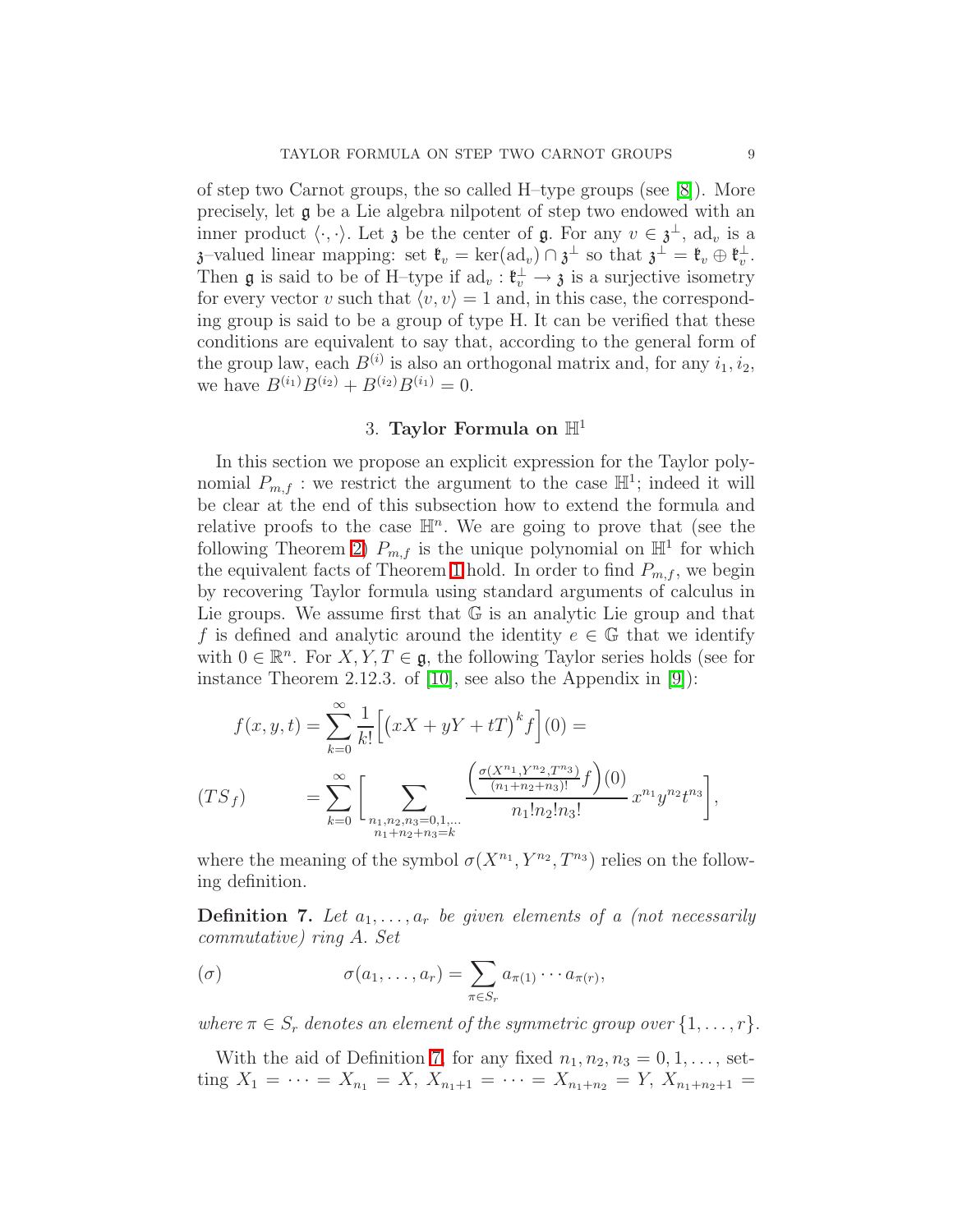$\cdots = X_{n_1+n_2+n_3} = T$ , we can define

$$
\sigma(X^{n_1}, Y^{n_2}, T^{n_3}) = \sigma(X_1, \ldots, X_{n_1+n_2+n_3}).
$$

Now having in mind the case  $\mathbb{G} = \mathbb{H}^1$  one observes that, relatively to  $(TS_f)$  $(TS_f)$  $(TS_f)$ , the degree of the monomial  $x^{n_1}y^{n_2}t^{n_3}$  appearing in the  $k^{th}$ -sum is  $n_1 + n_2 + 2n_3$  which, in general, is different from k; so it appears quite natural to rewrite  $(TS_f)$  $(TS_f)$  $(TS_f)$  as follows

$$
f(x, y, t) = \sum_{k=0}^{\infty} \left[ \sum_{\substack{n_1, n_2, n_3 = 0, 1, \dots \\ n_1 + n_2 + 2n_3 = k}} \frac{\left( \frac{\sigma(X^{n_1}, Y^{n_2}, T^{n_3})}{(n_1 + n_2 + n_3)!} f \right)(0)}{n_1! n_2! n_3!} x^{n_1} y^{n_2} t^{n_3} \right].
$$

All these considerations suggest the right candidate for the Taylor polynomial of a given  $f \in C_{\rm H}^{m}(\overline{\mathbb{H}}^{1})$ :

**Definition 8.** For any  $f \in C_{\mathbb{H}}^{m}(\mathbb{H}^{1}),$  we set  $(P_{m,f})$ 

<span id="page-9-0"></span>
$$
P_{m,f}(x,y,t) = \sum_{k=0}^{m} \bigg[ \sum_{\substack{n_1,n_2,n_3=0,1,\dots \\ n_1+n_2+2n_3=k}} \frac{\left(\frac{\sigma(X^{n_1}, Y^{n_2}, T^{n_3})}{(n_1+n_2+n_3)!} f\right)(0)}{n_1! n_2! n_3!} x^{n_1} y^{n_2} t^{n_3} \bigg].
$$

<span id="page-9-1"></span>**Remark 3.** Let  $Sym(X^{n_1}, Y^{n_2}, T^{n_3})$  be the sum of all k-iterated vector fields, each of them containing  $n_1$  times the derivation X,  $n_2$  times the derivation Y, and  $n_3$  times the derivation T, then it is clear that  $Sym(X^{n_1}, Y^{n_2}, T^{n_3}) = \frac{\sigma(X^{n_1}, Y^{n_2}, T^{n_3})}{n_1! n_2! n_3!}$ . Another useful property of this symmetrizing operator is the following. For any  $n_1, n_2 = 1, 2, \ldots$ , we have

<span id="page-9-2"></span>
$$
Sym(X^{n_1}, Y^{n_2}) = Sym(X^{n_1-1}, Y^{n_2}) X + Sym(X^{n_1}, Y^{n_2-1}) Y =
$$
  
(S') 
$$
= X Sym(X^{n_1-1}, Y^{n_2}) + Y Sym(X^{n_1}, Y^{n_2-1}).
$$

Both these equalities follow immediately from the consideration that the differential operators appearing in the second (resp. the third) member are all different by construction and, moreover, by observing that, by the general binomial identity  $\frac{(n_1+n_2)!}{n_1!n_2!} = \binom{n_1+n_2-1}{n_1}$  ${n_1 - n_2 - 1 \choose n_1} + {n_1 + n_2 - 1 \choose n_2}$  $\binom{n_2-1}{n_2},$  $n_1, n_2 = 1, 2, \ldots$ , both the first and the second (resp. the third) members, have the same number of elements.

Now we want to rewrite  $P_{m,f}$  $P_{m,f}$  $P_{m,f}$  as a sum of formal powers i.e. as in the first series of  $(TS_f)$  $(TS_f)$  $(TS_f)$ . We observe that in  $(xX + yY + tT)^k$  it is natural to see the summand containing  $n_1$  times the derivation  $X$ ,  $n_2$  times the derivation Y and  $n_3$  times the derivation T, where  $n_1 + n_2 + 2n_3 =$ k, as a unique  $(n_1 + n_2 + n_3)^{th}$ -iterated derivation, more precisely as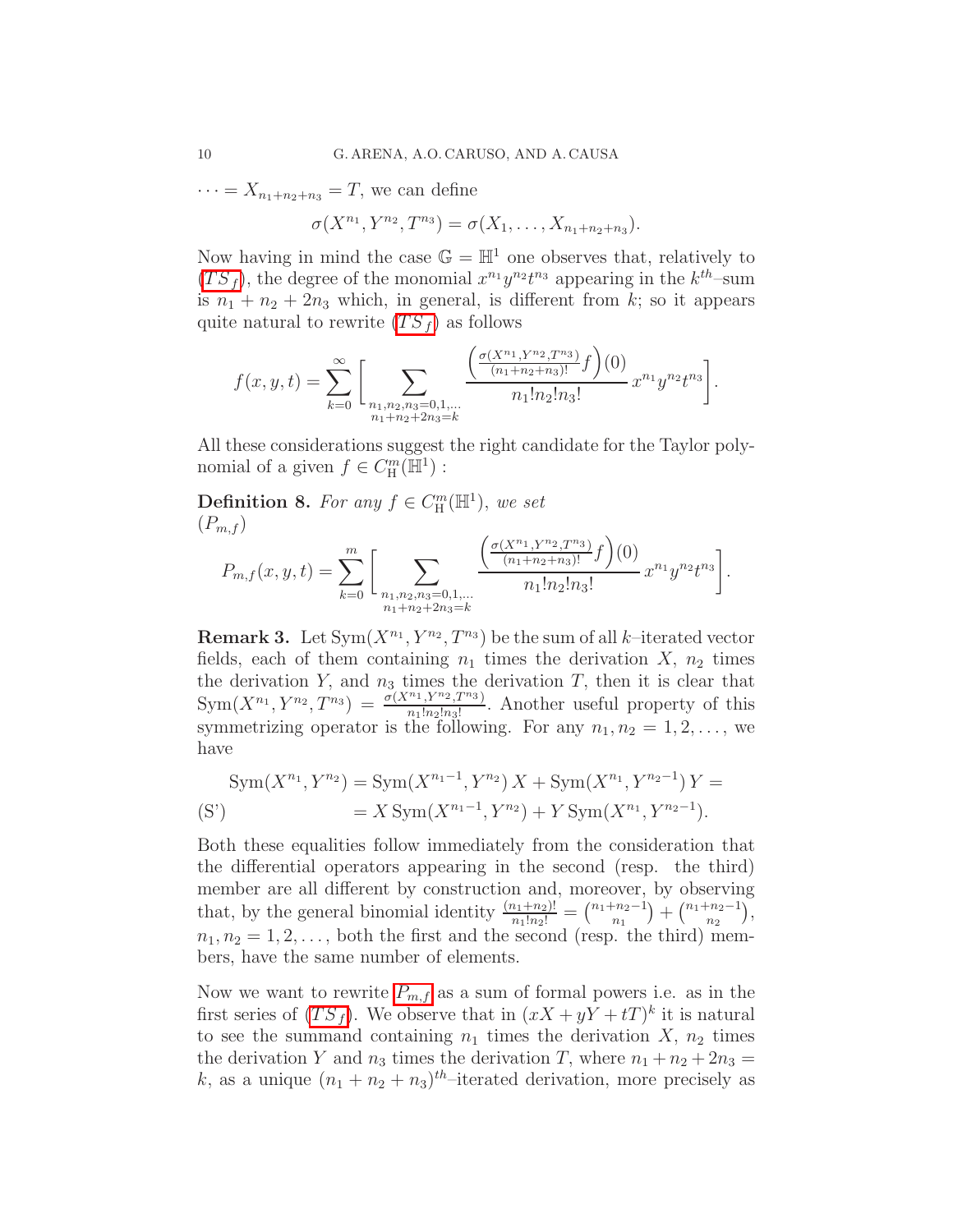<span id="page-10-0"></span> $\frac{n_1!n_2!n_3!}{(n_1+n_2+n_3)!}$  · Sym $(X^{n_1}, Y^{n_2}, T^{n_3})$ ; so, the following definition appears quite natural.

**Definition 9.** Set, for any non negative integers  $k, n_1, n_2, n_3$  such that  $n_1 + n_2 + 2n_3 = k$ ,

<span id="page-10-1"></span>(3.1) 
$$
\frac{\partial^k}{\partial X^{n_1} \partial Y^{n_2} \partial T^{n_3}} = \frac{n_1! n_2! n_3!}{(n_1 + n_2 + n_3)!} \cdot \text{Sym}(X^{n_1}, Y^{n_2}, T^{n_3}).
$$

We call [\(3.1\)](#page-10-1) a symmetrized  $(n_1 + n_2 + n_3)$ -derivation of order k containing  $n_1$ -times X,  $n_2$ -times Y and  $n_3$ -times T (symmetrized derivation for short, when we need to specify neither the order k nor the single vector fields).

<span id="page-10-2"></span>**Remark 4.** Observe that in Definition [9](#page-10-0) the number  $k$  is the homogeneity degree of the left invariant differential operator. For instance  $\partial^0 = id$ ,  $\frac{\partial^1}{\partial X^1} = X$ ,  $\frac{\partial^1}{\partial Y^1} = Y$ ,  $\frac{\partial^2}{\partial T^1} = T$ . Moreover we observe that, as in Remark [3,](#page-9-1) we have the following property for these symmetrized derivations. For any  $n_1, n_2 = 1, 2, \ldots$ , we have

$$
\frac{\partial^{n_1+n_2}}{\partial X^{n_1} \partial Y^{n_2}} = \frac{n_1}{n_1 + n_2} \cdot \frac{\partial^{n_1+n_2-1}}{\partial X^{n_1-1} \partial Y^{n_2}} X + \frac{n_2}{n_1 + n_2} \cdot \frac{\partial^{n_1+n_2-1}}{\partial X^{n_1} \partial Y^{n_2-1}} Y =
$$
\n(S")\n
$$
= \frac{n_1}{n_1 + n_2} \cdot X \frac{\partial^{n_1+n_2-1}}{\partial X^{n_1-1} \partial Y^{n_2}} + \frac{n_2}{n_1 + n_2} \cdot Y \frac{\partial^{n_1+n_2-1}}{\partial X^{n_1} \partial Y^{n_2-1}}.
$$

Both these equalities follow immediately from [\(S'\)](#page-9-2).

Now, according to Definition [9,](#page-10-0) we can come back to formula  $(P_{m,f})$  $(P_{m,f})$  $(P_{m,f})$ , and rewrite it as follows

$$
(P_{m,f}
$$
 - Second Form)

<span id="page-10-3"></span>
$$
P_{m,f}(x,y,t) = \sum_{k=0}^{m} \bigg[ \sum_{\substack{n_1,n_2,n_3=0,1,\dots \\ n_1+n_2+2n_3=k}} \frac{\left(\frac{\partial^k}{\partial X^{n_1} \partial Y^{n_2} \partial T^{n_3}} f\right)(0)}{n_1! n_2! n_3!} x^{n_1} y^{n_2} t^{n_3} \bigg].
$$

**Remark 5.** Observe that, since T belongs to the center of  $\mathfrak{h}^1$ , the differential operator  $Sym(X^{n_1}, Y^{n_2}, T^{n_3})$  satisfies the relation

$$
Sym(X^{n_1}, Y^{n_2}, T^{n_3}) = {n_1 + n_2 + n_3 \choose n_3} \cdot Sym(X^{n_1}, Y^{n_2}) T^{n_3}
$$
  
or, equivalently, 
$$
\frac{\partial^k}{\partial X^{n_1} \partial Y^{n_2} \partial T^{n_3}} = \frac{\partial^{n_1 + n_2}}{\partial X^{n_1} \partial Y^{n_2}} T^{n_3}.
$$

**Remark 6.** If we want to rewrite the polynomial  $P_{m,f}$  $P_{m,f}$  $P_{m,f}$  as a sum of formal powers of degree k, we have to involve the ratio  $\frac{k!}{n_1!n_2!n_3!}$ , where  $n_1 + n_2 + 2n_3 = k$ . In the Euclidean case, where  $k = n_1 + n_2 + n_3$ , it is a polynomial coefficient of degree  $k$  and it represents the number of the permutations of the objects  $x, y$  and t repeated respectively  $n_1, n_2$  and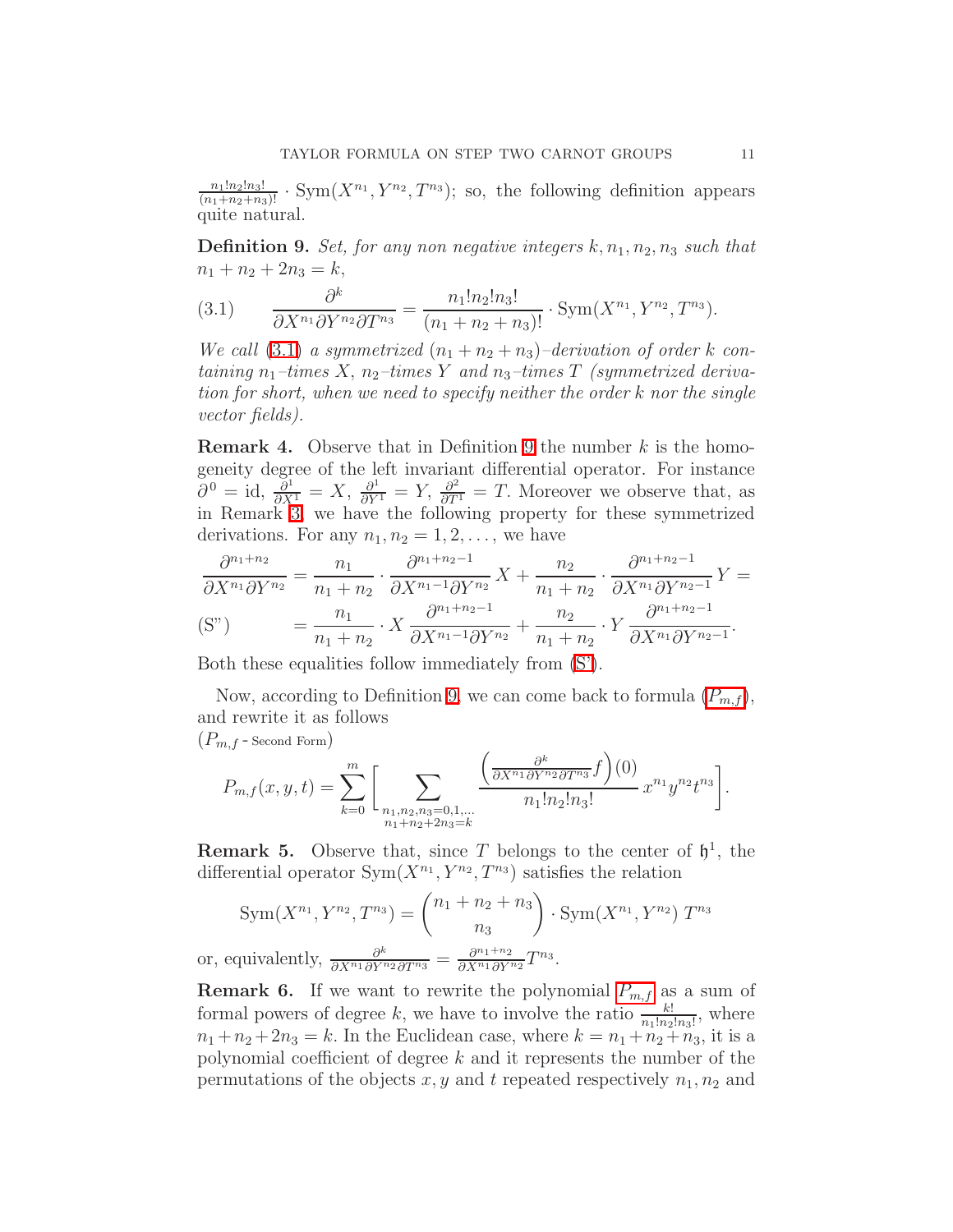$n_3$  times. Analogously, we can introduce a polynomial Newton–Leibniz formula adapted to graded coordinates in  $\mathbb{H}^1$ , by setting

$$
\[((x+y)+t)^k\]_{\mathbb{H}^1} = \sum_{\substack{h,n_3=0,1,\ldots\\h+2n_3=k}}\frac{k!}{h!n_3!} (x+y)^h t^{n_3} = \sum_{\substack{n_1,n_2,n_3=0,1,\ldots\\n_1+n_2+2n_3=k}}\frac{k!}{n_1!n_2!n_3!} x^{n_1} y^{n_2} t^{n_3},
$$

where the  $h^{th}$ -power must be computed as for the standard binomial theorem.

These last considerations suggest the following alternative expression for  $P_{m,f}$  $P_{m,f}$  $P_{m,f}$ :

$$
P_{m,f}(x,y,t) = \sum_{k=0}^{m} \frac{1}{k!} \left[ \left( \left( x \frac{\partial}{\partial X} + y \frac{\partial}{\partial X} \right) + tT \right)^k f \right]_{\mathbb{H}^1}(0) =
$$
  

$$
= \sum_{k=0}^{m} \frac{1}{k!} \left[ \sum_{\substack{h,n_3=0,1,\dots\\h+2n_3=k}} \frac{k!}{h!n_3!} \left( \left( x \frac{\partial}{\partial X} + y \frac{\partial}{\partial Y} \right)^h (tT)^{n_3} \right) f \right] (0) =
$$

 $(P_{m,f}$  - Third Form)

<span id="page-11-0"></span>
$$
= \sum_{k=0}^{m} \bigg[ \sum_{\substack{n_1, n_2, n_3 = 0, 1, \dots \\ n_1 + n_2 + 2n_3 = k}} \frac{\left(\frac{\partial^{n_1 + n_2}}{\partial X^{n_1} \partial Y^{n_2}} T^{n_3} f\right)(0)}{n_1! n_2! n_3!} x^{n_1} y^{n_2} t^{n_3} \bigg].
$$

Setting now,

$$
\mathfrak{S}_k := \left\{ \frac{\partial^{n_1+n_2}}{\partial X^{n_1} \partial Y^{n_2}} T^{n_3} : n_1, n_2, n_3 = 0, 1, \ldots, n_1 + n_2 + 2n_3 = k \right\},\,
$$

we are going to prove that (see Proposition [1](#page-12-0) and Corollary [1\)](#page-13-0) the set  $\bigcup_{k=0}^{\infty} \mathfrak{S}_k$  forms a basis for the vector space of all left invariant differential operators on  $\mathbb{H}^1$  and that the linear mapping  $D: \mathcal{P}_m \to \mathcal{D}_m$ defined through the position

$$
D(P_m) = \sum_{k=0}^{m} \sum_{\substack{n_1, n_2, n_3 = 0, 1, \dots \\ n_1 + n_2 + 2n_3 = k}} \left( \frac{\partial^{n_1 + n_2}}{\partial X^{n_1} \partial Y^{n_2}} T^{n_3} P_m(0) \right) \frac{\partial^{n_1 + n_2}}{\partial X^{n_1} \partial Y^{n_2}} T^{n_3},
$$
  

$$
\forall P_m \in \mathcal{P}_m,
$$

is indeed an isomorphism having a diagonal matrix associated with respect to the two basis  $\left\{x^{n_1}y^{n_2}t^{n_3}\right\}_{\substack{n_1,n_2,n_3=0,1,\ldots,n\\n_1+n_2+2n_3=0,1,\ldots,n}}$  and  $\bigcup_{k=0}^m \mathfrak{S}_k$ . Roughly speaking, the two bases are essentially dual to each other, i.e., any such a symmetrized derivation acts pointwisely on monomials as if it were an Euclidean iterated derivative. We stress that this result is not at all trivial if one takes into account the very definition of symmetrized derivation as in Definition [9.](#page-10-0)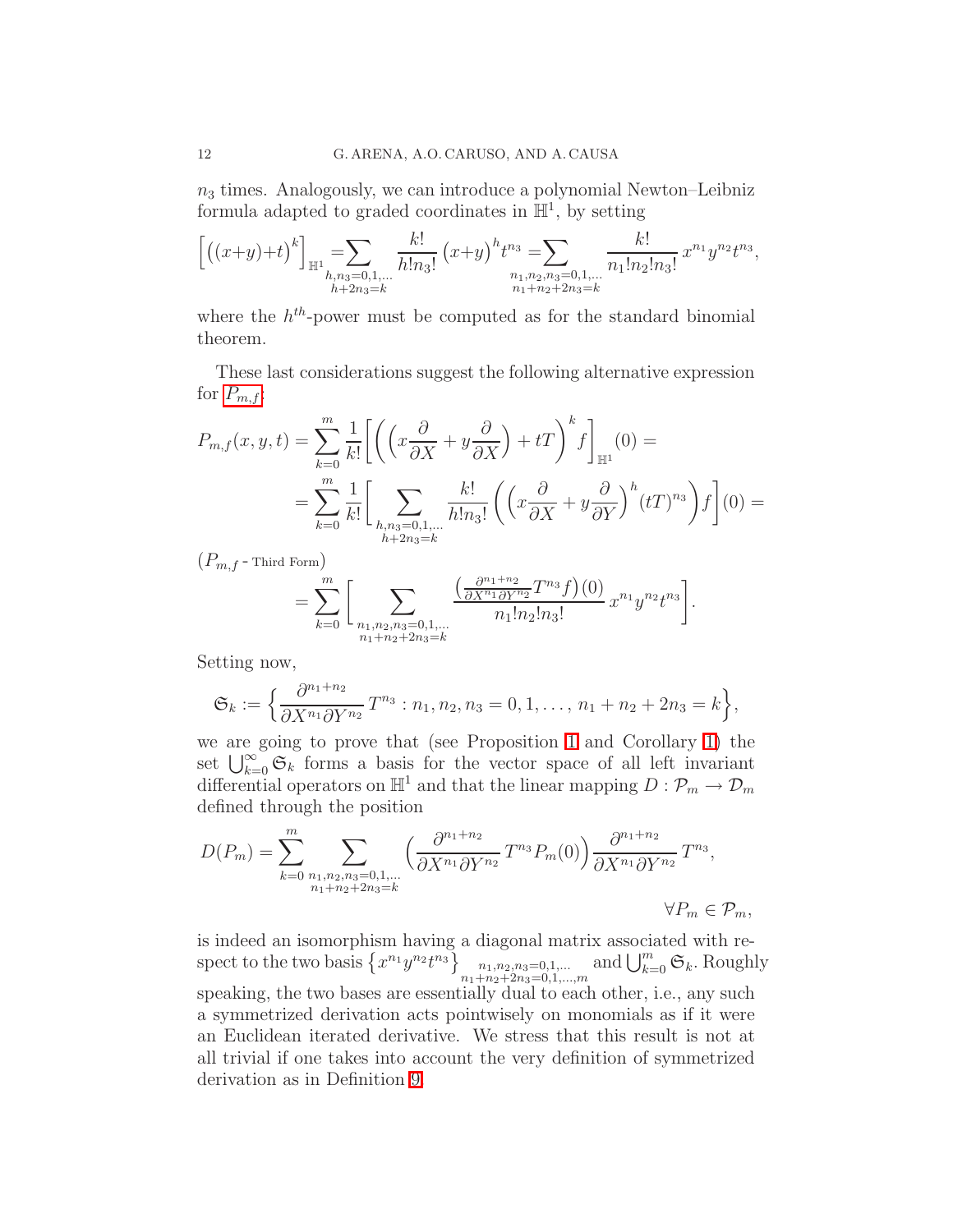<span id="page-12-1"></span>We need first the following Lemma [1,](#page-12-1) whose statement is easily expected if one takes into account the very definition of the vector fields X and Y.

**Lemma 1.** For any  $n_1, n_2, m_1, m_2 = 0, 1, \ldots$ , we have

$$
\left[\frac{\partial^{n_1+n_2}}{\partial X^{n_1} \partial Y^{n_2}} (x^{m_1} y^{m_2})\right]_{(x,y,t)=(0,0,0)} = \begin{cases} m_1! m_2! & \text{if } n_i = m_i \,\forall \, i \\ 0 & \text{otherwise} \end{cases}.
$$

*Proof.* The proof can be easily achieved by induction on the sum  $n_1+n_2$ , taking into account Remark [4.](#page-10-2)

<span id="page-12-0"></span>**Proposition 1.** For any  $n_1, n_2, n_3, m_1, m_2, m_3 = 0, 1, \ldots$ , we have

$$
\left[\frac{\partial^{n_1+n_2}}{\partial X^{n_1} \partial Y^{n_2}} T^{n_3} (x^{m_1} y^{m_2} t^{m_3})\right]_{(x,y,t)=(0,0,0)} = \begin{cases} m_1! m_2! m_3! & \text{if } n_i = m_i \,\forall \, i \\ 0 & \text{otherwise} \end{cases}.
$$

*Proof.* We argue by induction on  $n_3$ , assuming first that the thesis holds when  $n_3 = 0$ . When  $m_3 = 0$  the thesis holds trivially; then, for  $m_3 \geq 1$ , we have

$$
\frac{\partial^{n_1+n_2}}{\partial X^{n_1} \partial Y^{n_2}} T^{n_3}(x^{m_1} y^{m_2} t^{m_3}) = m_3 \cdot \frac{\partial^{n_1+n_2}}{\partial X^{n_1} \partial Y^{n_2}} T^{n_3-1}(x^{m_1} y^{m_2} t^{m_3-1}),
$$

and the thesis follows easily by the induction hypotheses. So it remains to prove the induction base, i.e. the case  $n_3 = 0$ . We argue again by induction on  $n_1 + n_2$ . The base  $n_1 + n_2 = 0$  of the induction argument holds trivially, so, according to Remark [4,](#page-10-2) assume  $n_1 + n_2 \geq 1$ . When  $m_3 = 0$  the thesis easily follows by the previous Lemma [1;](#page-12-1) when  $m_3 \geq 1$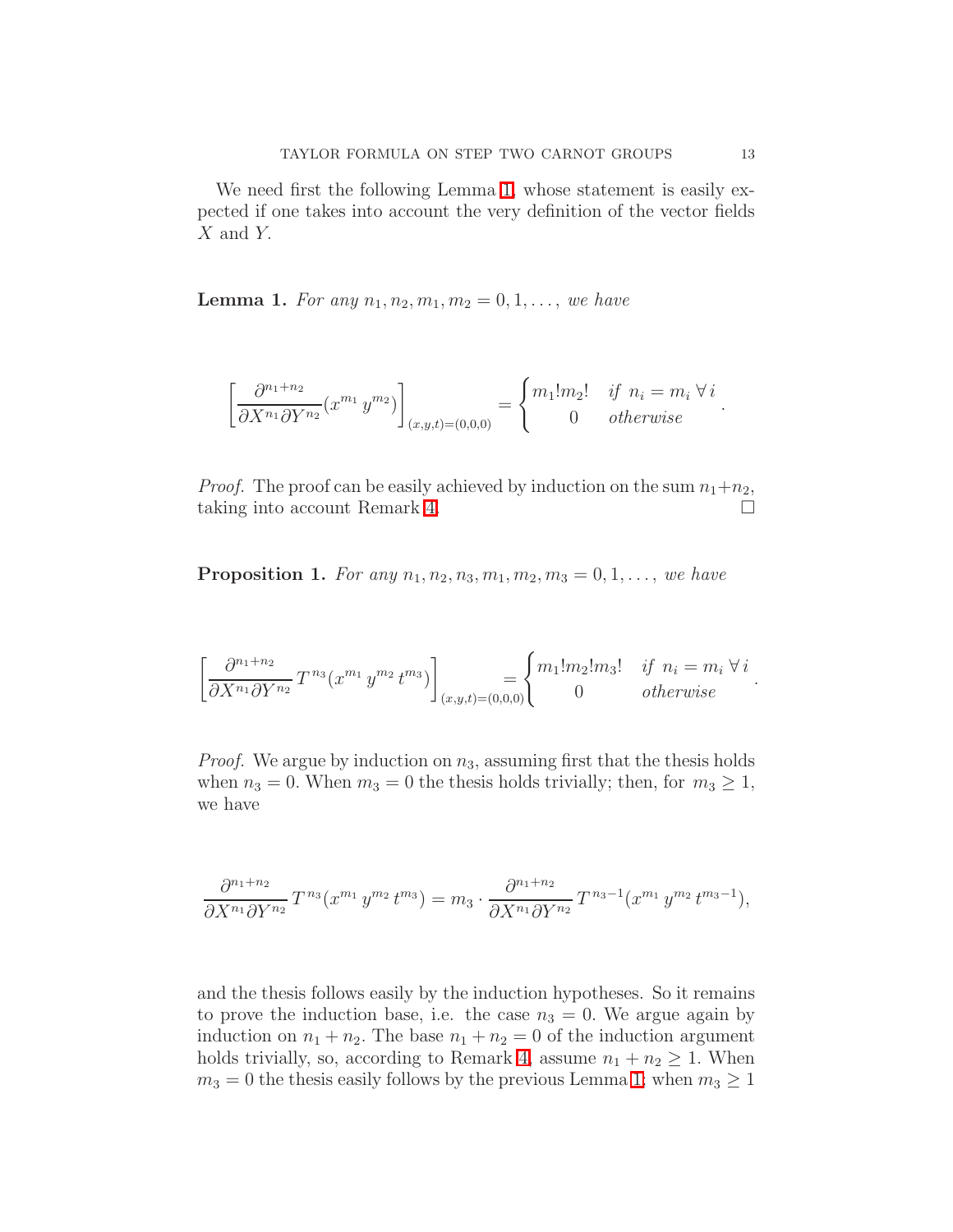we can write,

$$
\left[\frac{\partial^{n_1+n_2}}{\partial X^{n_1} \partial Y^{n_2}} (x^{m_1} y^{m_2} t^{m_3})\right]_{(x,y,t)=(0,0,0)} =
$$
\n
$$
(I) \qquad = \frac{n_1}{n_1+n_2} \cdot \left[\frac{\partial^{n_1+n_2-1}}{\partial X^{n_1-1} \partial Y^{n_2}} \left(X(x^{m_1} y^{m_2}) \cdot t^{m_3}\right)\right]_{(x,y,t)=(0,0,0)} +
$$

(II) 
$$
+ \frac{n_1}{n_1 + n_2} \cdot \left[ \frac{\partial^{n_1 + n_2 - 1}}{\partial X^{n_1 - 1} \partial Y^{n_2}} \left( x^{m_1} y^{m_2} \cdot X(t^{m_3}) \right) \right]_{(x, y, t) = (0, 0, 0)} +
$$

(III) 
$$
+ \frac{n_2}{n_1 + n_2} \cdot \left[ \frac{\partial^{n_1 + n_2 - 1}}{\partial X^{n_1} \partial Y^{n_2 - 1}} \left( Y(x^{m_1} y^{m_2}) \cdot t^{m_3} \right) \right]_{(x, y, t) = (0, 0, 0)} +
$$

(IV) 
$$
+ \frac{n_2}{n_1 + n_2} \cdot \left[ \frac{\partial^{n_1 + n_2 - 1}}{\partial X^{n_1} \partial Y^{n_2 - 1}} \left( x^{m_1} y^{m_2} \cdot Y(t^{m_3}) \right) \right]_{(x, y, t) = (0, 0, 0)} =
$$

(II) 
$$
= \frac{n_1}{n_1 + n_2} \cdot \left[ \frac{\partial^{n_1 + n_2 - 1}}{\partial X^{n_1 - 1} \partial Y^{n_2}} \left( x^{m_1} y^{m_2} \cdot X(t^{m_3}) \right) \right]_{(x, y, t) = (0, 0, 0)} +
$$

(IV) 
$$
+ \frac{n_2}{n_1 + n_2} \cdot \left[ \frac{\partial^{n_1 + n_2 - 1}}{\partial X^{n_1} \partial Y^{n_2 - 1}} \left( x^{m_1} y^{m_2} \cdot Y(t^{m_3}) \right) \right]_{(x, y, t) = (0, 0, 0)},
$$

because by the induction hypotheses (I) and (III) are equal to zero. Now observe that when  $m_3 \geq 2$  also (II) and (IV) are equal to zero. Finally, when  $m_3 = 1$ , we have

$$
(II) + (IV) = \left[\frac{n_1}{n_1 + n_2} \cdot \frac{\partial^{n_1 + n_2 - 1}}{\partial X^{n_1 - 1} \partial Y^{n_2}} \left(2x^{m_1} y^{m_2 + 1}\right)\right]_{(x, y, t) = (0, 0, 0)} + \left[\frac{n_2}{n_1 + n_2} \cdot \frac{\partial^{n_1 + n_2 - 1}}{\partial X^{n_1} \partial Y^{n_2 - 1}} \left(-2x^{m_1 + 1} y^{m_2}\right)\right]_{(x, y, t) = (0, 0, 0)}.
$$

So, if  $n_1 - 1 = m_1$  and  $n_2 = m_2 + 1$  (otherwise the thesis follows immediately as before), we have

(II) + (IV) = 
$$
\frac{2(m_1 + 1)}{m_1 + m_2 + 2} \cdot m_1! (m_2 + 1)! - \frac{2(m_2 + 1)}{m_1 + m_2 + 2} \cdot (m_1 + 1)! m_2! = 0,
$$
  
that completes the proof.

<span id="page-13-0"></span>**Corollary 1.** The set  $\bigcup_{k=0}^{m} \mathfrak{S}_k$  is a basis of the vector space of all left invariant differential operators on  $\mathbb{H}^1$ .

Proof. The thesis follows immediately from Proposition [1](#page-12-0) and observing that we have,

(3.2) 
$$
|\mathfrak{S}_k| = |\{X^{n_1}Y^{n_2}T^{n_3}\}_{\substack{n_1,n_2,n_3=0,1,\dots\\ n_1+n_2+2n_3=k}}|.
$$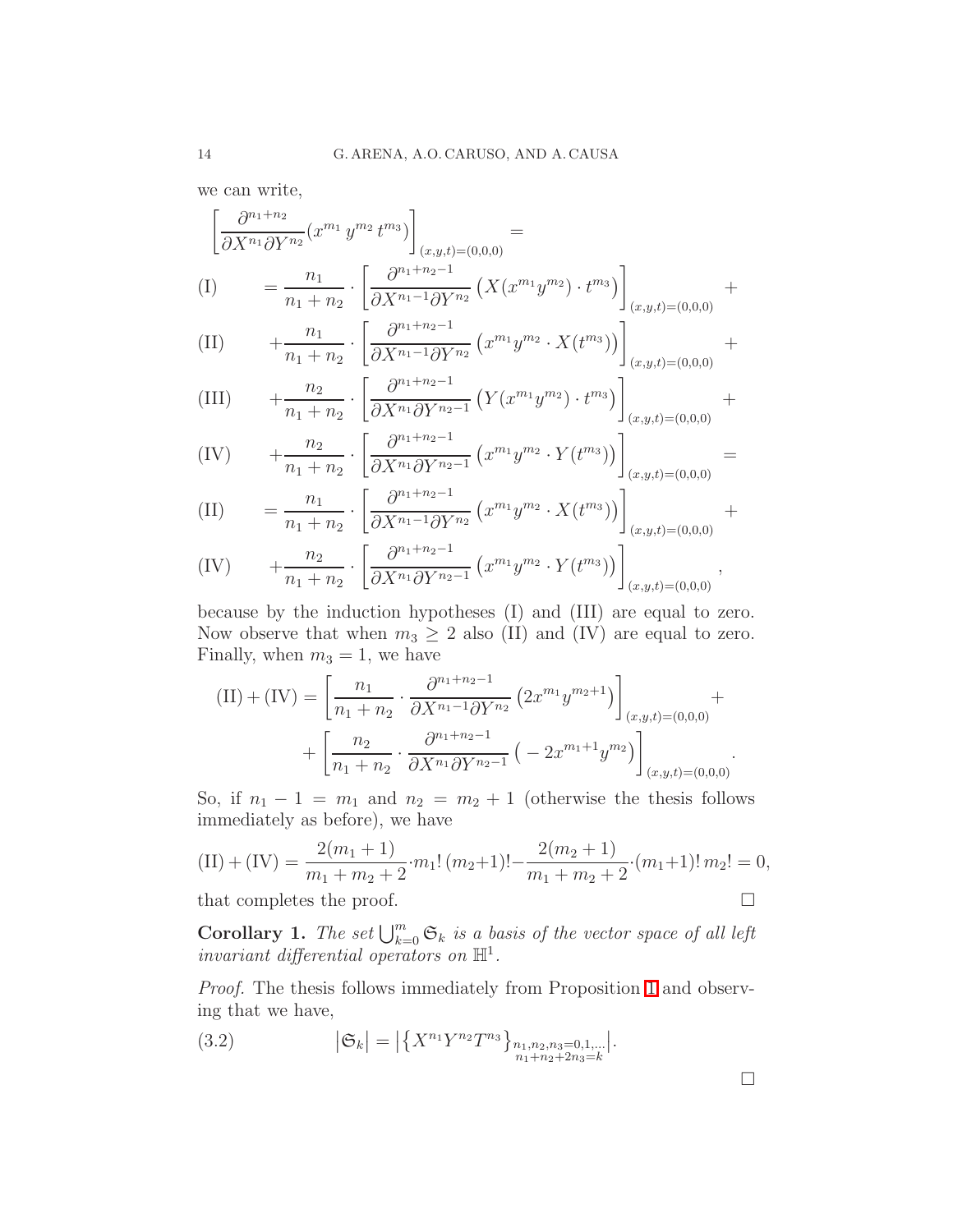<span id="page-14-0"></span>Now we can prove the main result of this section.

**Theorem 2.** Let m be a non negative integer and let  $f \in C_{\mathbb{H}}^{m}(\mathbb{H}^{1}).$ Then  $P_{m,f}$  $P_{m,f}$  $P_{m,f}$  is the Taylor polynomial of f at zero.

*Proof.* It suffices to show that  $P_{m,f}$  $P_{m,f}$  $P_{m,f}$  verifies condition ii) of Theorem [1:](#page-6-1) thanks to Proposition [1](#page-12-0) it suffices to check condition  $ii$ ) with any fixed symmetrized derivation. Having in mind last member of  $(P_{m,f}$ -[Third Form](#page-11-0)), and thanks to the previous Proposition [1,](#page-12-0) for any  $n_1, n_2, n_3$  such that  $n_1 + n_2 + 2n_3 \le m$ , we have

$$
\begin{split}\n&\left[\frac{\partial^{n_{1}+n_{2}}}{\partial X^{n_{1}}\partial Y^{n_{2}}}T^{n_{3}}\left(P_{m,f}-f\right)\right]_{(x,y,t)=(0,0,0)} \\
&=\left[\frac{\partial^{n_{1}+n_{2}}}{\partial X^{n_{1}}\partial Y^{n_{2}}}T^{n_{3}}\left(\frac{\frac{\partial^{n_{1}+n_{2}}}{\partial X^{n_{1}}\partial Y^{n_{2}}}T^{n_{3}}f(0)}{n_{1}!n_{2}!n_{3}!}x^{n_{1}}y^{n_{2}}t^{n_{3}}-f\right)\right]_{(x,y,t)=(0,0,0)} \\
&=\left[\left(\frac{\partial^{n_{1}+n_{2}}}{\partial X^{n_{1}}\partial Y^{n_{2}}}T^{n_{3}}f\right)(0)-\frac{\partial^{n_{1}+n_{2}}}{\partial X^{n_{1}}\partial Y^{n_{2}}}T^{n_{3}}f\right]_{(x,y,t)=(0,0,0)}=0\,,\n\end{split}
$$

and the proof is completed.

Before ending this section, we provide an alternative, completely different, proof of Corollary [1](#page-13-0) (see Proposition [2\)](#page-16-0) based on some considerations about free Lie algebras. First of all a little bit of notations. Let K be a field of characteristics zero and let  $K(X, Y)$  be the free associative algebra generated by the symbols  $X$  and  $Y$ . It is worth saying that the generators do not commute. The algebra  $K\langle X, Y \rangle$  is naturally graded; indeed, given a monomial  $m \in K\langle X, Y \rangle$ , one can define the degree deg  $m = \text{length } m$ , as the number of the letters of the word which identifies m. For any  $k = 0, 1, \ldots$ , we will denote by  $\mathbb{K}\langle X, Y \rangle_k$ the linear subspace generated by all the monomials  $m$  of degree  $k$ ; so it is  $\mathbb{K}\langle X, Y\rangle = \bigoplus_{k=0}^{\infty} \mathbb{K}\langle X, Y\rangle_k$ , where, clearly,  $\dim(\mathbb{K}\langle X, Y\rangle_k) = 2^k$ . A subspace R of  $\mathbb{K}\langle X, Y \rangle$  is called homogeneous if, for any polynomial  $p$  in R, every homogeneous component of  $p$  is in R. It is obvious that, for any  $k = 0, 1, \ldots, K\langle X, Y \rangle_k$  is a homogeneous subspace of  $\mathbb{K}\langle X, Y \rangle$  and, moreover, the product mapping  $\mathbb{K}\langle X, Y \rangle \times \mathbb{K}\langle X, Y \rangle \ni$  $(p, q) \rightarrow pq \in K\langle X, Y \rangle$ , maps a product of homogeneous subspaces into another homogeneous subspace; in particular  $\mathbb{K}\langle X, Y\rangle_i \times \mathbb{K}\langle X, Y\rangle_j$  is mapped into  $\mathbb{K}\langle X, Y\rangle_{i+j}$ . A monomial  $\mathfrak{m} \in \mathbb{K}\langle X, Y\rangle$  is actually endowed with a partial degree. For any monomial  $\mathfrak{m} \in \mathbb{K}\langle X, Y \rangle$ , define a couple of non–negative integers as follows:

 $\deg_{X,Y}$  m= ( "number of Xin the word m", "number of Yin the word m").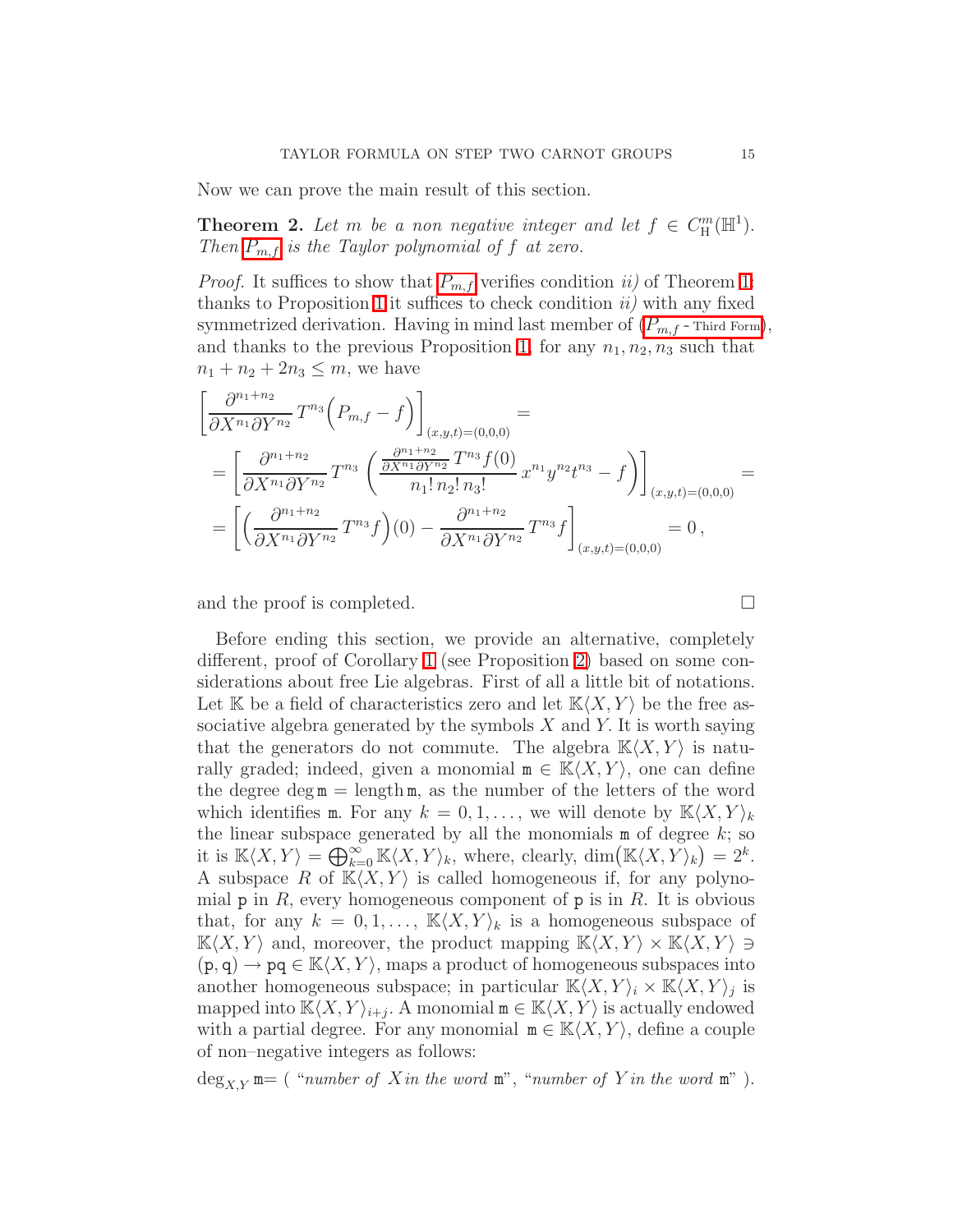For any  $i, j = 0, 1, \ldots$ , we will denote with  $\mathbb{K}\langle X, Y \rangle_{i,j}$ , the subspace of  $K\langle X, Y\rangle_{i+j}$  which is generated by the monomials m of  $\deg_{X,Y}$  m =  $(i, j)$ ; a polynomial **p** is said to be finely homogeneous if it belongs to  $\mathbb{K}\langle X, Y\rangle_{i,j}$ . Of course it is dim  $(\mathbb{K}\langle X, Y\rangle_{i,j}) = \frac{(i+j)!}{i!j!}$  $\frac{(-1)^{1}}{i!j!}$  and, moreover, for any  $k = 0, 1, \ldots$ , the subspace  $\mathbb{K}\langle X, Y \rangle_k$ , is decomposed as the  $\bigoplus_{i+j=k} \mathbb{K}\langle X, Y\rangle_{i,j}$ . Let now aT denote the commutator of X and Y, direct sum of the subspaces  $\mathbb{K}\langle X, Y\rangle_{i,j}$  with  $i + j = k$ , i.e.  $\mathbb{K}\langle X, Y\rangle_k =$ i.e.  $aT = [X, Y] = XY - YX$ , for some  $a \neq 0$ ; the ideal generated by T will be denoted by  $(T)$ ; moreover, as customary, we denote by  $\mathbb{K}[x, y]$  the algebra of commutative polynomials. After we define two linear maps  $\phi$  and  $\psi$  as follows: fix arbitrarily  $i, j = 0, 1, \ldots$ ; The map  $\phi : \mathbb{K}\langle X, Y \rangle \to \mathbb{K}[x, y]$  is the map which associates to each monomial  $\mathbf{m} \in \mathbb{K}\langle X, Y\rangle$  of  $\deg_{X,Y} \mathbf{m} = (i, j)$ , the monomial  $x^i y^j \in \mathbb{K}[x, y]$ . The map  $\psi: \mathbb{K}[x,y] \to \mathbb{K}\langle X,Y\rangle$  is defined on the monomial  $x^i y^j$ , as  $\psi(x^i y^j) =$  $\sigma(X^i, Y^j)$  (see Definition [7\)](#page-8-1). It is quite easy to prove that ker  $\phi = (T)$ . Hence we get the following exact sequence of vector spaces

$$
0 \longrightarrow (T) \longrightarrow \mathbb{K}\langle X, Y\rangle \stackrel{\phi}{\longrightarrow} \mathbb{K}[x, y] \longrightarrow 0,
$$

which restricted to homogeneous subspaces gives the following exact sequences of finite dimensional vector spaces

$$
0 \longrightarrow (T)_k \longrightarrow \mathbb{K}\langle X, Y\rangle_k \stackrel{\phi}{\longrightarrow} \mathbb{K}[x, y]_k \longrightarrow 0.
$$

Since  $\phi \circ \psi = \text{Id}$ , the sequences of vector spaces split for any k and we get

$$
\mathbb{K}\langle X,Y\rangle_k = (T)_k \oplus (\operatorname{Im}\psi)_k.
$$

From this it follows that the subspace  $\mathbb{K}\langle X, Y \rangle_k$  will be generated by the  $k + 1$  canonical generators of  $(\text{Im }\psi)_k$  and by the polynomials of the form  $pTq$ , where, for any  $k = 2, 3, \ldots$ , pq is a monomial such that  $deg(pq) = k - 2$ . It is worth saying that these polynomials do not form a basis. At last, it follows trivially that, if  $R \subseteq K\langle X, Y \rangle$  is an ideal of  $K\langle X, Y \rangle$ , we get

$$
\frac{\mathbb{K}\langle X, Y\rangle}{R} = \frac{(T)}{R \cap (T)} \oplus \frac{\operatorname{Im} \psi}{R \cap \operatorname{Im} \psi}.
$$

<span id="page-15-0"></span>Furthermore, if  $R$  is homogeneous, we get the following equalities:

$$
\frac{\mathbb{K}\langle X, Y\rangle_k}{R_k} = \frac{(T)_k}{R_k \cap (T)_k} \oplus \frac{(\operatorname{Im} \psi)_k}{R_k \cap (\operatorname{Im} \psi)_k}.
$$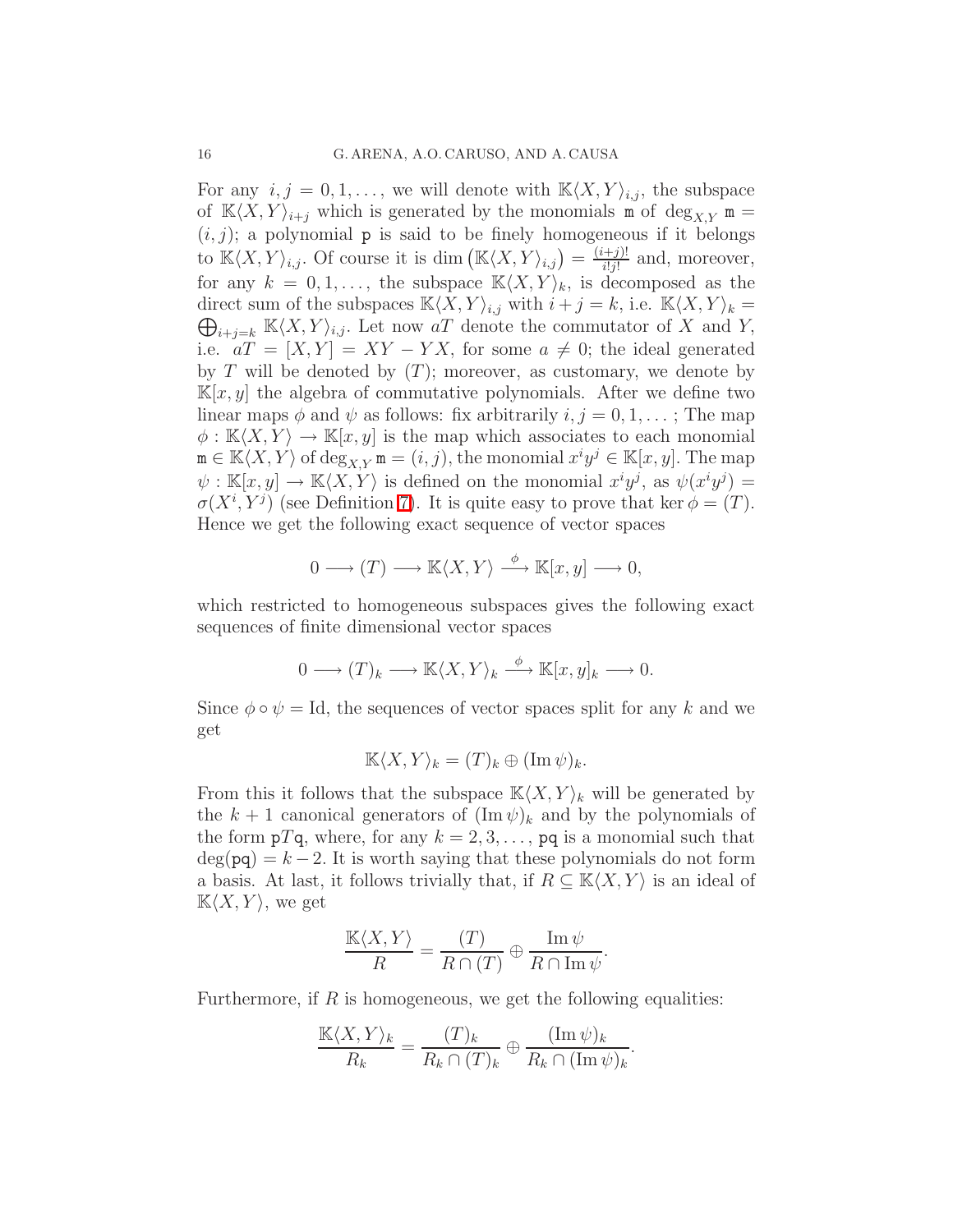**Remark 7** (Direct decomposition in  $\mathfrak{h}^1$ ). Let  $R = (TX - XT, YT - T)$  $TY$ ), then we have, for any  $k = 0, 1, \ldots$ ,

$$
\frac{\mathbb{K}\langle X, Y\rangle_k}{R_k} = \frac{(T)_k}{R_k} \oplus (\operatorname{Im} \psi)_k.
$$

<span id="page-16-0"></span>Proposition 2. Let  $\mathcal{Z}_0 = \mathcal{Z}_0 = \mathfrak{S}_0 = {\text{id}}$ ,  $\mathcal{Z}_1 = \mathcal{Z}_1 = \mathfrak{S}_1 = \{X, Y\}$ and according to notations of Section [2](#page-2-0), for  $k = 2, 3, \ldots$ ,

$$
\mathcal{Z}_k = \Big\{ Z_{H_k} : Z_{H_k} \text{ is a horizontal } k\text{-derivation} \Big\},\
$$

$$
\mathfrak{Z}_k = \Big\{ Z_{H_k} T, \frac{\partial^{n_1+n_2}}{\partial X^{n_1} \partial Y^{n_2}} : Z_{H_k} \text{ is a horizontal } (k-2)\text{-derivation},
$$

$$
n_1, n_2 = 0, 1, \dots, n_1 + n_2 = k \Big\},
$$

$$
\mathfrak{S}_k = \Big\{ \frac{\partial^{n_1+n_2}}{\partial X^{n_1} \partial Y^{n_2}} T^{n_3} : n_1, n_2, n_3 = 0, 1, \dots, n_1 + n_2 + 2n_3 = k \Big\}.
$$

Then, for any k we have

$$
\mathrm{Span}_{\mathbb{R}}(\mathcal{Z}_k) = \mathrm{Span}_{\mathbb{R}}(\mathfrak{Z}_k) = \mathrm{Span}_{\mathbb{R}}(\mathfrak{S}_k).
$$

Proof. The first equality follows immediately from Remark [7.](#page-15-0) The second equality follows considering that, for each  $k \geq 1$ , the elements of  $\mathfrak{S}_k$  are proved to be linearly independent. Indeed, observe that if

<span id="page-16-1"></span>(3.3) 
$$
\sum_{n_1+n_2+2n_3=k} a_{n_1,n_3,n_3} \frac{\partial^{n_1+n_2}}{\partial X^{n_1} \partial Y^{n_2}} T^{n_3} = 0
$$

applying  $\phi$  to both members, we recover  $\sum$  $n_1+n_2=k$  $a_{n_1,n_2,0} x^{n_1} y^{n_2} = 0$ which implies that any  $a = 0$  is zero; then  $(3.3)$  becomes

which implies that any 
$$
u_{n_1,n_2,0}
$$
 is zero, then (5.5) become:  

$$
\partial^{n_1+n_2} \cdot \nabla^{n_2}
$$

(3.4) 
$$
\left(\sum_{n_1+n_2+2n_3=k-2} a_{n_1,n_3,n_3} \frac{\partial^{n_1+n_2}}{\partial X^{n_1} \partial Y^{n_2}} T^{n_3}\right) T = 0
$$

which, in its turn, implies  $\sum_{n_1+n_2+2n_3=k-2} a_{n_1,n_3,n_3} \frac{\partial^{n_1+n_2}}{\partial X^{n_1} \partial Y^{n_2}} T^{n_3} = 0$ , and the proof easily follows by induction on k.

Remark 8. Observe that another proof of Theorem [2](#page-14-0) follows from the standard equality among the derivative of the polynomial of the function and the polynomial of the derivative of the function, working in this case only for the commuting left invariant vector fields: indeed it is easy to verify that for a given  $f \in C_{\mathcal{H}}^{m}(\mathbb{H}^{1}),$  relatively to the polynomial  $P_{m,f}$ , for any  $k = 0, 1, \ldots, \lceil \frac{m}{2} \rceil$  $\frac{m}{2}$  we have  $T^k(P_{m,f} - f) =$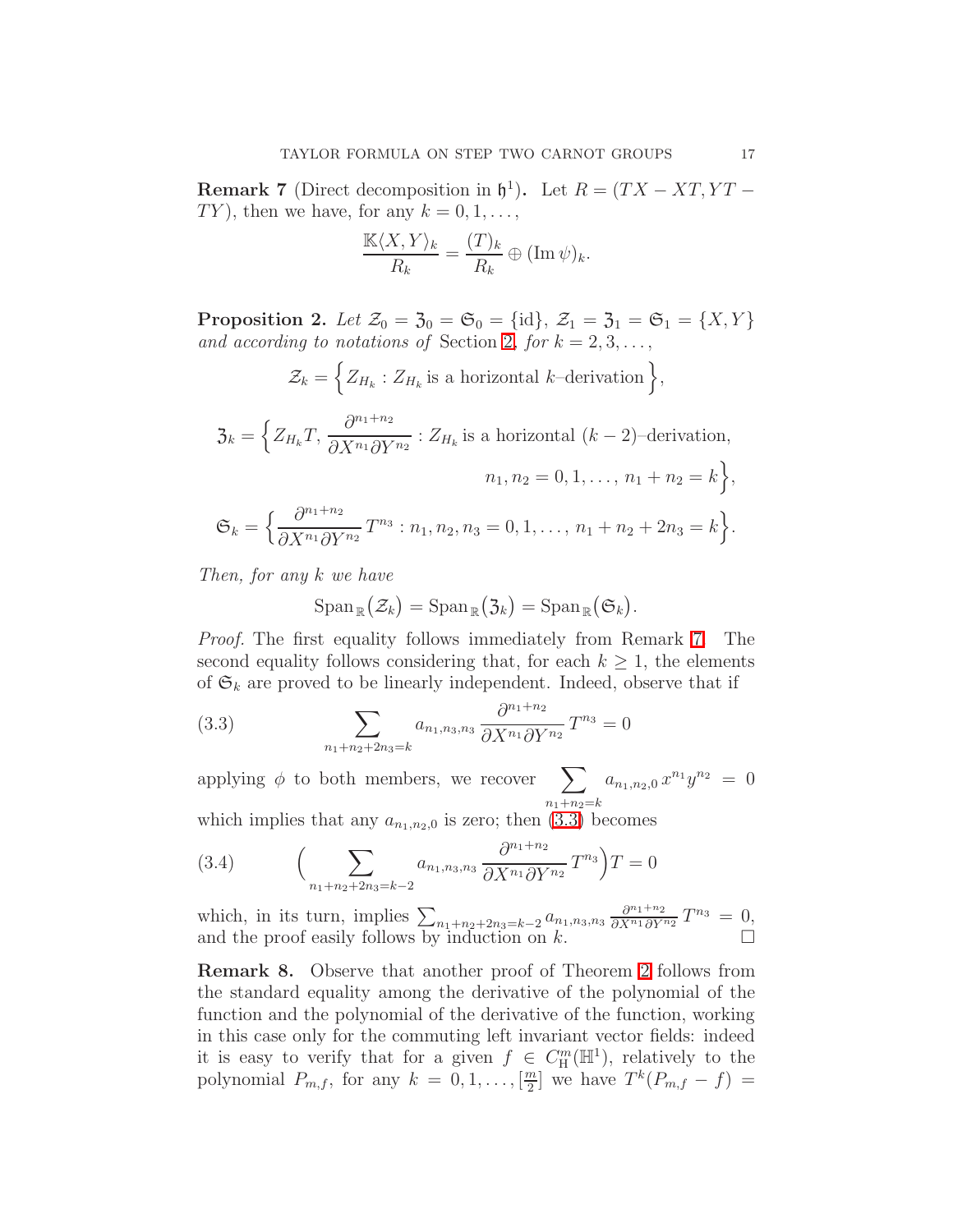$P_{m-2k,T^k f} - T^k f$ , taking into account that T belongs to the center of h 1 . Then, through a partial application of Proposition [1,](#page-12-0) the proof is easily achieved by induction on the degree of the set of generators  $\mathfrak{Z}_k$ . Remark 9. With very minimal changes all previous considerations

<span id="page-17-0"></span>work in  $\mathbb{H}^n$ .

## 4. Taylor Formula on step two Carnot groups

In this section, according with notation introduced in Section [2,](#page-2-0) we shall denote by G a step two Carnot group, by  $\{X_1, \ldots, X_l\}$  a basis of  $V_1$  and by  $\{T_1, \ldots, T_p\}$  a basis of  $V_2$ . The arguments employed for the Heisenberg group  $\mathbb{H}^1$  work as well, with slight changes of notations, in the general case  $\dim_{\mathbb{R}}(V_2) \geq 1$ . Indeed, arguing as in Section [3,](#page-8-0) we can recover the Taylor polynomial starting from the Taylor expansion related to a family of  $l + p$  left invariant vector fields; more precisely, observing that  $V_2$  is contained in the center of  $\mathfrak{g}$ , we define the symmetrized derivation with respect to the vector fields  $X_1, \ldots, X_l, T_1, \ldots, T_p$  according to the following definition.

**Definition 10.** Set, for any non negative integers  $k, n_1, \ldots, n_l, s_1, \ldots, s_p$ , such that,  $k = n_1 + ... + n_l + 2(s_1 + ... + s_p)$ , (4.1)

<span id="page-17-1"></span>
$$
\frac{\partial^{n_1+\dots+n_l}}{\partial X_1^{n_1}\cdots \partial X_l^{n_l}}T_1^{s_1}\cdots T_p^{s_p} := \frac{n_1!\cdots n_l!}{(n_1+\cdots+n_l)!}\cdot \text{Sym}(X_1^{n_1},\dots,X_l^{n_l})T_1^{s_1}\cdots T_p^{s_p}.
$$

We call  $(4.1)$  a symmetrized k-derivation of order k containing  $n_1$ times  $X_1, \ldots, n_l$ -times  $X_l, s_1$ -times  $T_1, \ldots, s_p$ -times  $T_p$  (symmetrized) derivation for short, when we need to specify neither the order k nor the single vector fields).

<span id="page-17-3"></span>Remark 10. Formulas [\(S'\)](#page-9-2) and [\(S"\)](#page-10-3) of Section [3](#page-8-0) become respectively,  $Sym(X_1^{n_1})$  $X_1^{n_1}, \ldots, X_l^{n_l}$  =

(S'<sub>2</sub>) = Sym(
$$
X_1^{n_1-1},...,X_l^{n_l}
$$
) $X_1 + \cdots + Sym(X_1^{n_1},...,X_l^{n_l-1})X_l$ ,  
and

$$
\frac{\partial^{n_1+\dots+n_l}}{\partial X^{n_1}\dots\partial X^{n_l}} = \frac{n_1}{n_1+\dots+n_l} \cdot \frac{\partial^{n_1+\dots+n_l-1}}{\partial X^{n_1-1}\dots\partial X^{n_l}} X_1 + \dots + \frac{n_l}{n_1+\dots+n_l} \cdot \frac{\partial^{n_1+\dots+n_l-1}}{\partial X^{n_1}\dots\partial X^{n_l-1}} X_l;
$$
\n(S<sup>n</sup><sub>2</sub>)

as before, the first one is justified by the multinomial identity

<span id="page-17-2"></span>
$$
\frac{(n_1+\cdots+n_l)!}{n_1!\cdots n_l!}=\frac{(n_1+\cdots+n_l-1)!}{(n_1-1)!\cdots n_l!}+\cdots+\frac{(n_1+\cdots+n_l-1)!}{n_1!\cdots (n_l-1)!},
$$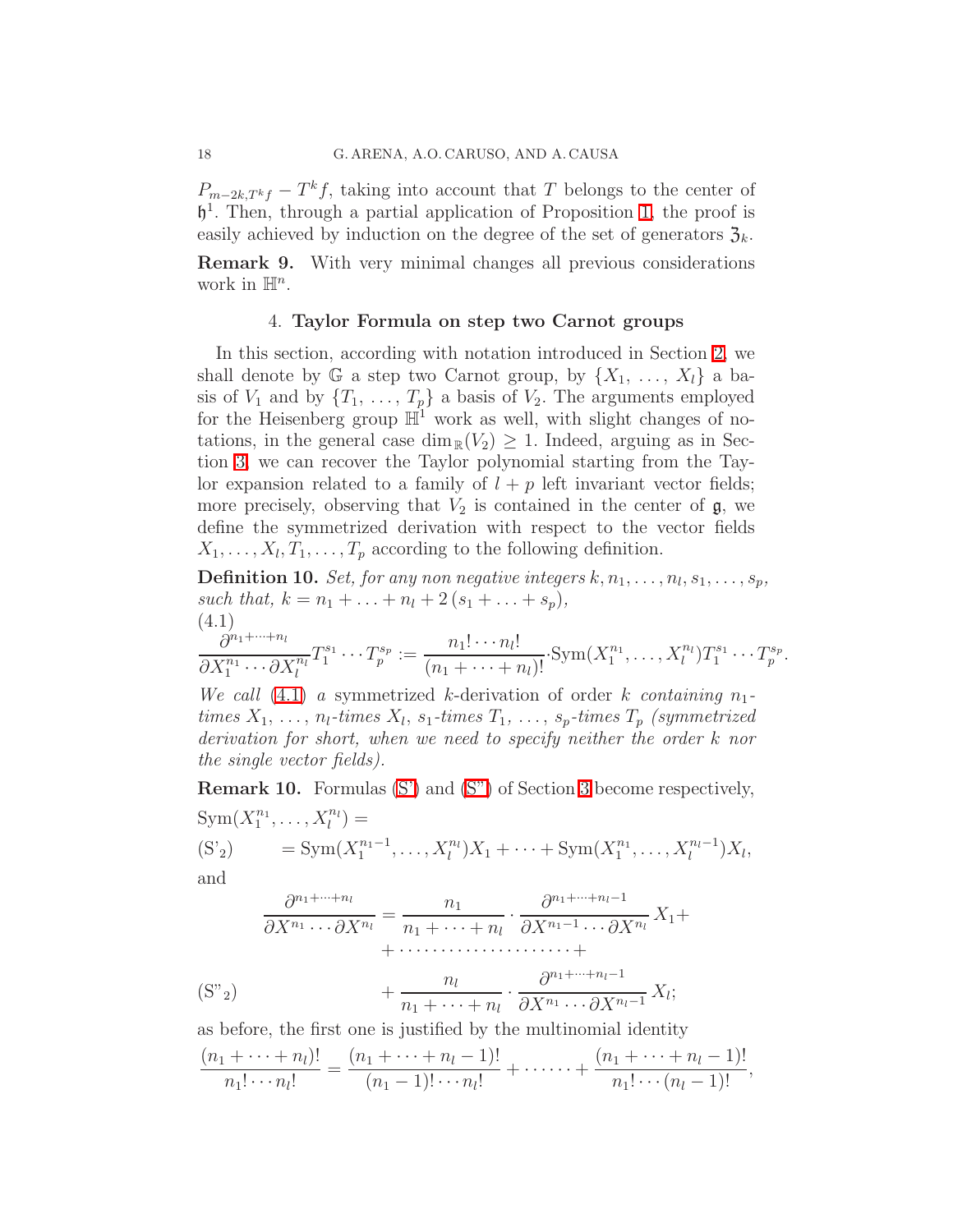while the second one follows immediately by the first one after some easy calculations.

In this case, the right formula for the Taylor polynomial for a given  $f \in C_{\rm H}^{m}(\mathbb{G})$ , comes to be  $(P_{m,f}$  - Step–2 Groups)

<span id="page-18-0"></span>
$$
P_{m,f}(z) = \sum_{k=0}^m \bigg[ \sum_{d(I)=k} \frac{\left(\frac{\partial^{n_1+\cdots+n_l}}{\partial X_1^{n_1}\cdots \partial X_l^{n_l}} T_1^{m_1}\cdots T_p^{m_p}f\right)(0)}{n_1!\cdots n_l!m_1!\cdots m_p!} z^I \bigg],
$$

where, for any  $k = 0, \ldots, m, I = (n_1, \ldots, n_l, m_1, \ldots, m_p)$  denotes a general  $(l + p)$ -tuple of non negative integers,  $d(I) = n_1 + \ldots + n_l +$  $2(m_1 + ... + m_p)$  and  $z^I = x_1^{n_1}$  $x_1^{n_1} \cdots x_l^{n_l} t_1^{m_1}$  $u_1^{m_1}\cdots u_p^{m_p}.$ 

Now we set,

$$
\mathfrak{S}_k = \left\{ \frac{\partial^{n_1 + \dots + n_l}}{\partial X_1^{n_1} \cdots \partial X_l^{n_l}} T_1^{s_1} \cdots T_p^{s_p} : \right. \n n_1, \dots, n_l, s_1, \dots, s_p = 0, 1, \dots, n_1 + \dots + n_l + 2 (s_1 + \dots + s_p) = k \right\}
$$

with  $\mathfrak{S}_0 = \{\text{id}\}.$  We check that the set  $\bigcup_{k=0}^m \mathfrak{S}_k$  is a basis of the vector space of all differential operators on G and that the Taylor polynomial defined in  $(P_{m,f}$ -Step-2 Groups) satisfies ii) of Theorem [1.](#page-6-1) To this aim, it suffices to extend Lemma [1](#page-12-1) and Proposition [1.](#page-12-0)

<span id="page-18-1"></span>**Lemma 2.** For any  $n_1, ..., n_l, m_1, ..., m_l = 0, 1, ...,$  we have,

$$
\left[\frac{\partial^{n_1+\dots+n_l}}{\partial X_1^{n_1}\cdots \partial X_l^{n_l}}x_1^{m_1}\cdots x_l^{m_l}\right]_{(x_1,\dots,x_l)=(0,\dots,0)} = \begin{cases} m_1! \cdots m_l! & \text{if } n_i = m_i \,\forall \,i \\ 0 & \text{otherwise} \end{cases}
$$

*Proof.* The proof can be easily achieved by induction on the sum  $n_1 +$  $\cdots + n_l$ , taking into account [\(S"](#page-17-2)<sub>2</sub>) in Remark [10.](#page-17-3)

**Proposition 3.** For any  $n_1, \ldots, n_l, s_1, \ldots, s_p, m_1, \ldots, m_l, r_1, \ldots, r_p$ , we have,

$$
\begin{bmatrix}\n\frac{\partial^{n_1+\dots+n_l}}{\partial X^{n_1}\dots\partial X^{n_l}} T_1^{s_1}\dots T_p^{s_p}(x_1^{m_1}\dots x_l^{m_l}t_1^{r_1}\dots t_p^{r_p})\n\end{bmatrix}_{(x_1,\dots,x_l,t_1,\dots,t_p)=(0,\dots,0)} =\n\begin{cases}\nm_1!\dots m_l! \, r_1!\dots r_p! & \text{if } n_i = m_i \text{ and } s_j = r_j \,\forall \, i, j \\
0 & \text{otherwise}\n\end{cases} =\n\begin{cases}\n\frac{\partial^{n_1+\dots+n_l}}{\partial X^{n_l}} \cdot \frac{\partial^{n_l}}{\partial X^{n_l}} T_1^{s_l} \cdot \frac{\partial^{n_l}}{\partial X^{n_l}} T_2^{s_l} \cdot \frac{\partial^{n_l}}{\partial X^{n_l}} T_1^{s_l} \cdot \frac{\partial^{n_l}}{\partial X^{n_l}} T_2^{s_l} \cdot \frac{\partial^{n_l}}{\partial X^{n_l}} T_1^{s_l} \cdot \frac{\partial^{n_l}}{\partial X^{n_l}} T_2^{s_l} \cdot \frac{\partial^{n_l}}{\partial X^{n_l}} T_1^{s_l} \cdot \frac{\partial^{n_l}}{\partial X^{n_l}} T_2^{s_l} \cdot \frac{\partial^{n_l}}{\partial X^{n_l}} T_1^{s_l} \cdot \frac{\partial^{n_l}}{\partial X^{n_l}} T_2^{s_l} \cdot \frac{\partial^{n_l}}{\partial X^{n_l}} T_2^{s_l} \cdot \frac{\partial^{n_l}}{\partial X^{n_l}} T_2^{s_l} \cdot \frac{\partial^{n_l}}{\partial X^{n_l}} T_2^{s_l} \cdot \frac{\partial^{n_l}}{\partial X^{n_l}} T_2^{s_l} \cdot \frac{\partial^{n_l}}{\partial X^{n_l}} T_2^{s_l} \cdot \frac{\partial^{n_l}}{\partial X^{n_l}} T_2^{s_l} \cdot \frac{\partial^{n_l}}{\partial X^{n_l}} T_2^{s_l} \cdot \frac{\partial^{n_l}}{\partial X^{n_l}} T_2^{s_l} \cdot \frac{\partial^{n_l}}{\partial X^{n_l}} T_2^{s_l} \cdot \frac{\partial^{n_l}}{\partial X^{n_l}} T_2^{s_l} \cdot \frac{\partial^{n_l}}{\partial X^{n_l}} T_2^{s_l} \cdot \frac{\partial^{n_l}}{\partial X^{n_l}} T_2^{s_l} \cdot \frac{\partial^{n_l}}{\partial X^{n_l}} T_2^{s_l
$$

*Proof.* We argue by induction on  $s_1 + \cdots + s_p$ , assuming first that the thesis holds when  $s_1 + \cdots + s_p = 0$ . Then, suppose  $s_1 + \cdots + s_p \geq 1$ . If  $r_1 + \cdots + r_p = 0$ , the thesis holds trivially. If  $r_1 + \cdots + r_p \geq 1$ , we

.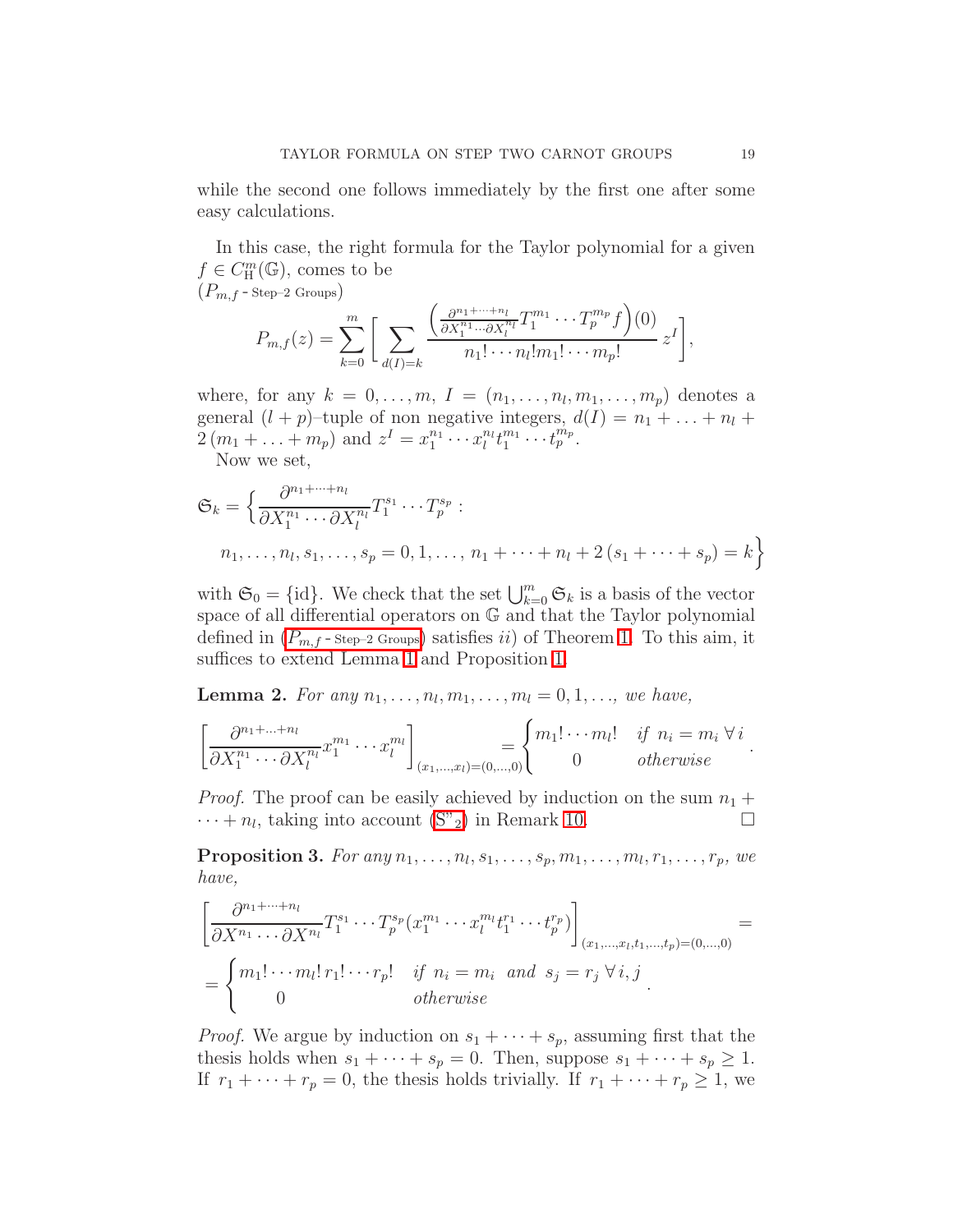can suppose, without loss of generality, that  $s_p \geq 1$ ; then, supposing  $r_p \geq 1$ , we have,

$$
T_1^{s_1} \cdots T_p^{s_p} (x_1^{m_1} \cdots x_l^{m_l} t_1^{r_1} \cdots t_p^{r_p}) =
$$
  
= 
$$
\begin{cases} r_p \cdot T_1^{s_1} \cdots T_p^{s_p - 1} (x^{m_1} \cdots x^{m_l} t_1^{r_1} \cdots t_p^{r_p - 1}) & \text{if } r_p = s_p \\ 0 & \text{if } r_p \neq s_p \end{cases}
$$

and the thesis follows by the induction hypothesis. So, it remains to prove the induction base, i.e., the case  $s_1 + \cdots + s_p = 0$ . We argue, again, by induction on  $n_1 + \cdots + n_l$ . The basis  $n_1 + \cdots + n_l = 0$  of the induction argument holds trivially, so, assume  $n_1 + \cdots + n_l \geq 1$ . Then, if  $r_1 + \cdots + r_p = 0$ , the thesis follows by Lemma [2;](#page-18-1) if  $r_1 + \cdots + r_p \ge 1$ , observe that, according to  $(S''_2)$  of Remark [10,](#page-17-3) we can write, for each  $j=1,\ldots,p,$ 

$$
\frac{\partial^{n_1 + \dots + n_l}}{\partial X_1^{n_1} \cdots \partial X_l^{n_l}} (x_1^{m_1} \cdots x_l^{m_l} t_j) =
$$
\n
$$
= \frac{n_1}{n_1 + \dots + n_l} \cdot \frac{\partial^{n_1 + \dots + n_p - 1}}{\partial X_1^{n_1 - 1} \cdots \partial X_l^{n_l}} X_1 (x_1^{m_1} \cdots x_l^{m_l} t_j) +
$$
\n
$$
+ \dots \dots \dots \dots \dots \dots +
$$
\n(4.2)\n
$$
+ \frac{n_l}{n_1 + \dots + n_l} \cdot \frac{\partial^{n_1 + \dots + n_l - 1}}{\partial X_1^{n_1} \cdots \partial X_l^{n_l - 1}} X_l (x_1^{m_1} \cdots x_l^{m_l} t_j).
$$

<span id="page-19-0"></span>Now, to achieve the thesis, it is sufficient to show that, for any  $n_1, \ldots,$  $n_l, m_1, \ldots, m_l = 0, 1, \ldots$ , for each  $j = 1, \ldots, p$ , we have:

$$
\left[\frac{\partial^{n_1+\dots+n_l}}{\partial X_1^{n_1}\cdots \partial X_l^{n_l}}(x_1^{m_1}\cdots x_l^{m_l}t_j)\right]_{(x_1,...,x_l,t_1,...,t_p)=(0,...,0)}=0.
$$

Indeed, if we apply, for each  $i = 1, \ldots, l$ , the vector field  $X_i$  to  $x_1^{m_1}$  $x_1^{m_1}x_2^{m_2}$ , we get  $X_i(x_1^{m_1} \cdots x_l^{m_l}t_j) = X_i(x_1^{m_1} \cdots x_l^{m_l})t_j + x_1^{m_1} \cdots$  $x_1^{m_1} \cdots x_l^{m_l} t_j$  =  $X_i(x_1^{m_1})$  $x_1^{m_1} \cdots x_l^{m_l}$ ) $t_j$  +  $x_1^{m_1}$  $\frac{m_1}{1} \cdots$  $x_l^{m_l} X_i(t_j) := (\tilde{I})_i + (\tilde{I})_i$  and, by the induction hypothesis, it follows that any symmetrized derivation in the right hand side of [\(4.2\)](#page-19-0) applied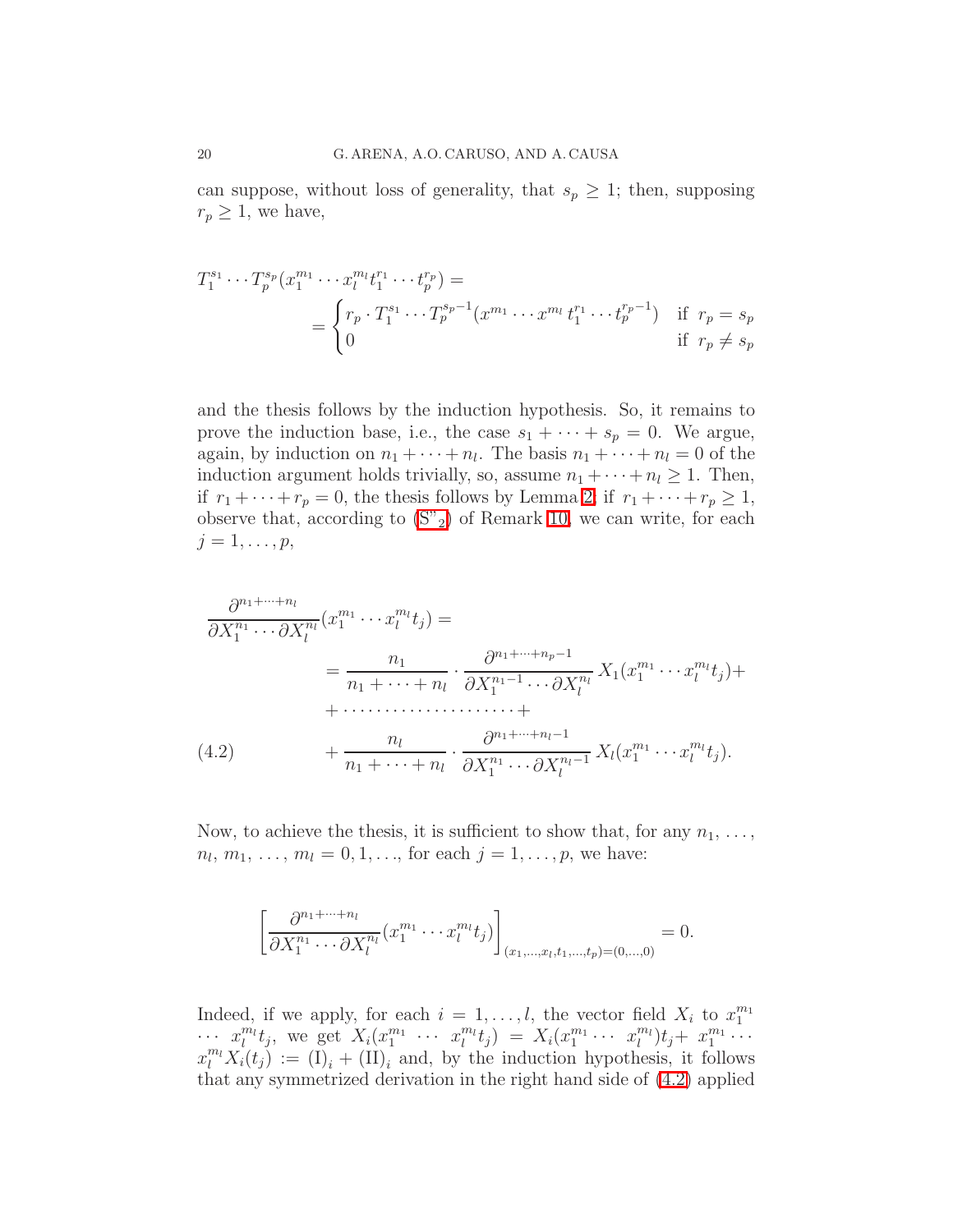to the respective  $(I)_i$  is zero when evaluated at the origin. So, we have

$$
\left[\frac{\partial^{n_1+\dots+n_l}}{\partial X_1^{n_1}\dots\partial X_l^{n_l}}(x_1^{m_1}\dots x_l^{m_l}t_j)\right]_{(x_1,...,x_l,t_1,...,t_p)=(0,...,0)} =
$$
\n
$$
=\frac{n_1}{n_1+\dots+n_l}\cdot\left[\frac{\partial^{n_1+\dots+n_l-1}}{\partial X_1^{n_1-1}\dots\partial X_l^{n_l}}(x_1^{m_1}\dots x_l^{m_l}X_1(t_j))\right]_{(x_1,...,x_l,t_1,...,t_p)=(0,...,0)} +
$$
\n
$$
+\dots
$$
\n(4.3)\n
$$
n_l \qquad \left[\frac{\partial^{n_1+\dots+n_l-1}}{\partial X_1^{n_1-1}\dots(\partial X_l^{m_l}X_l(t_j))}\right]_{(x_1,...,x_l,t_1,...,t_p)=(0,...,0)}
$$

<span id="page-20-1"></span>
$$
+\frac{n_l}{n_1+\cdots+n_l}\cdot\left[\frac{\partial^{n_1+\cdots+n_l-1}}{\partial X_1^{n_1}\cdots\partial X_l^{n_l-1}}(x_1^{m_1}\cdots x_l^{m_l}X_l(t_j))\right]_{(x_1,...,x_l,t_1,...,t_p)=(0,...,0)}.
$$

Now, taking into account the form of the vector field  $X_h$  we have, for each fixed  $h = 1, \ldots, l$ ,

(4.4) 
$$
X_h(t_j) = \frac{1}{2}(b_{h1}^j x_1 + \dots + b_{hl}^j x_l).
$$

Then, by Lemma [2,](#page-18-1) there exists at most one  $k \in \{1, \ldots, l\}$  (suppose  $h \leq k$ , such that

<span id="page-20-0"></span>
$$
(4.5)
$$

$$
(n_1, ..., n_h - 1, ..., n_k, ..., n_l) = (m_1, ..., m_h, ..., m_k + 1, ..., m_l)
$$

and, in turn, such that

$$
\frac{n_h}{n_1 + \dots + n_l} \cdot \frac{\partial^{n_1 + \dots + n_l - 1}}{\partial X^{n_1} \dots \partial X^{n_h - 1} \dots \partial X^{n_l}} (x_1^{m_1} \dots x_l^{m_l} X_h(t_j)) =
$$
\n
$$
= \frac{n_h}{n_1 + \dots + n_l} \cdot \frac{\partial^{n_1 + \dots + n_l - 1}}{\partial X^{n_1} \dots \partial X^{n_h - 1} \dots \partial X^{n_l}} \left(\frac{1}{2} \cdot b_{hk}^j \cdot (x_1^{m_1} \dots x_h^{m_h} \dots x_k^{m_k + 1} \dots x_l^{m_l})\right) =
$$
\n
$$
= \frac{1}{2} \cdot b_{hk}^j \cdot \frac{m_1! \dots (m_h + 1)! \dots (m_k + 1)! \dots, m_l!}{m_1 + \dots + m_l + 2}.
$$

To conclude the proof, we notice that [\(4.5\)](#page-20-0) is equivalent to (4.6)

$$
(n_1,\ldots,n_h,\ldots,n_k-1,\ldots,n_l)=(m_1,\ldots,m_h+1,\ldots,m_k,\ldots,m_l),
$$

so, it suffices to observe that, by similar calculations on the term

$$
\frac{n_h}{n_1+\cdots+n_l}\cdot\frac{\partial^{n_1+\cdots+n_l-1}}{\partial X^{n_1}\cdots\partial X^{n_k-1}\cdots\partial X^{n_l-1}}\left(x_1^{m_1}\cdots x_l^{m_l}X_k(t_j)\right),
$$

we obtain a pair of terms that cancel out since the matrices  $B^j$  are skew- symmetric. Then, summing all terms in [\(4.3\)](#page-20-1), we obtain zero, as desired.